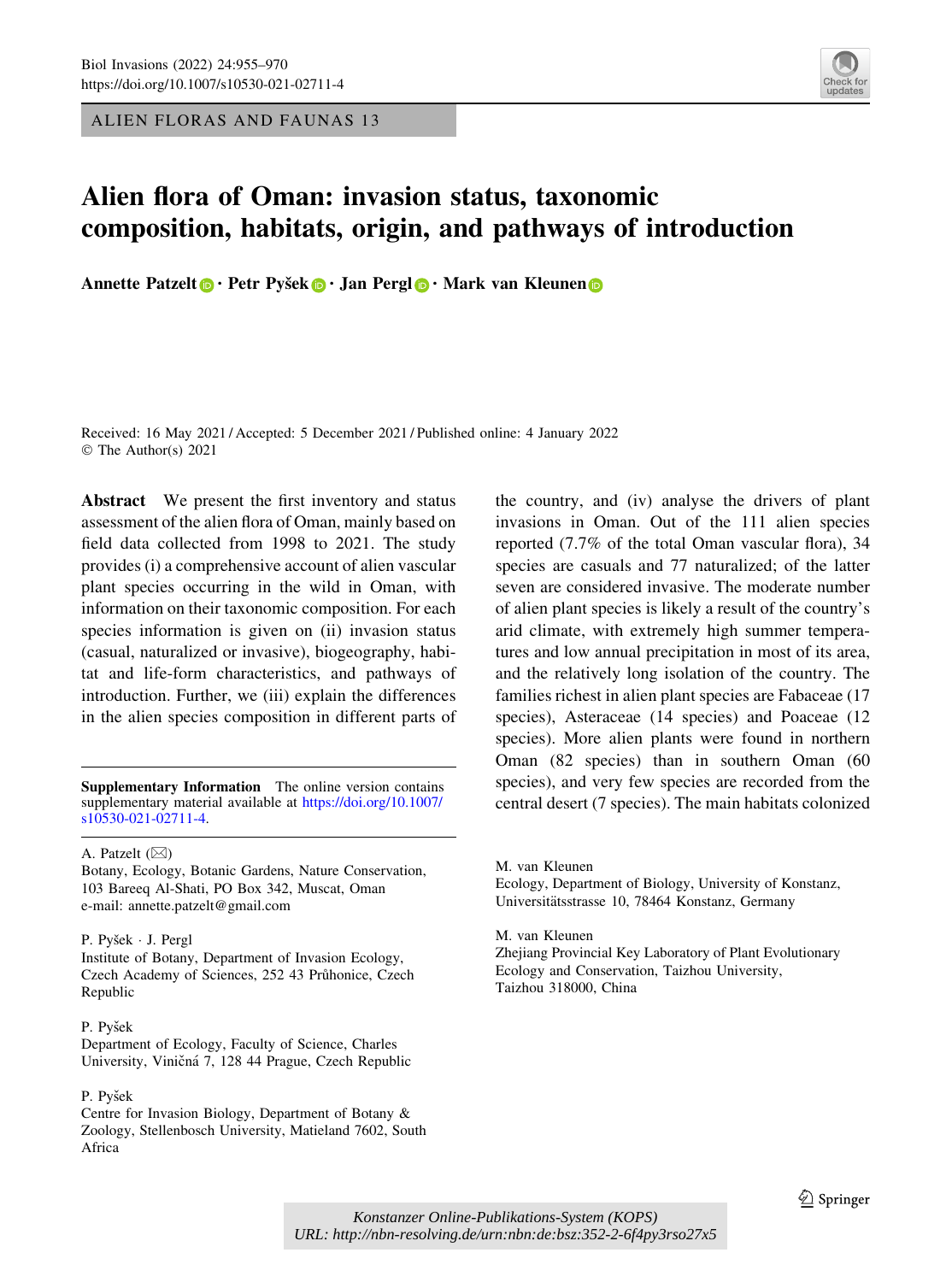were man-made habitats, either ruderal or agricultural. Most species alien to Oman are native to South America (49 species) or North America (43 species). This inventory provides a knowledge base for developing a national management strategy for alien vascular plants in Oman.

Keywords Exotic species - Non-native species - Tracheophytes - Invasiveness

# Introduction

Environmental changes such as biological invasions are a significant aspect of the Anthropocene (Lewis and Maslin [2015](#page-14-0); van Kleunen et al. 2015; Pyšek et al. [2017\)](#page-14-0) and a major threat to biodiversity (Brondizio et al. [2019](#page-12-0); Lowe et al. [2004\)](#page-13-0). Humans have introduced thousands of species outside their native ranges (van Kleunen et al. [2018](#page-14-0)), and although most of those alien species fail to establish persistent populations in the wild, a significant part do, with numbers still increasing (Seebens et al. [2017,](#page-14-0) [2018\)](#page-14-0). Globally, at least 13,939 plant species (3.9% of the extant global vascular flora) have become naturalized in regions outside of their native distribution (van Kleunen et al. [2019\)](#page-14-0) and about  $\sim$  2500 species are considered invasive (Pagad et al. [2015\)](#page-13-0). Due to the widely documented impacts of invasive alien species on natural habitats, ecosystems, human health and econ-omy (Pyšek et al. [2012](#page-14-0); Kumschick et al. [2015](#page-12-0); Nentwig et al. [2018\)](#page-13-0), they have increasingly been acknowledged as a key factor of global environmental transformation (di Castri [1989](#page-12-0); Simberloff et al. [2013](#page-14-0); Brondizio et al. [2019](#page-12-0); Pyšek et al. [2020\)](#page-14-0). In order to manage problematic alien species, it is a prerequisite to have good inventories on their occurrences (Latombe et al.  $2017$ ; Pyšek et al.  $2018$ ).

In the 2000s, the number of detailed lists of alien plants started to increase rapidly, with e.g. the first specialized national checklists becoming available for Austria (Essl and Rabitsch [2002](#page-12-0)) and the Czech Republic (Pyšek et al. [2002\)](#page-13-0). Currently, alien species inventories for various taxonomic groups are available for many countries, as well as subnational regions (starting to systematically cover the European continent by DAISIE [2009](#page-12-0); see also, e.g., van Kleunen et al. [2015;](#page-14-0) Dawson et al. [2017](#page-12-0); Dyer et al. [2017;](#page-12-0) Pyšek et al. [2017;](#page-14-0) Randall [2017](#page-14-0); Pagad et al. [2018;](#page-13-0) Darrigran et al. [2020](#page-12-0)). These inventories have revealed that alien plant species have virtually invaded all parts of the world but that the numbers vary significantly among regions (van Kleunen et al. [2015](#page-14-0); Dawson et al. [2017;](#page-12-0) Pyšek et al. [2017](#page-14-0)). A critical milestone was the compilation of the Global Naturalized Alien Flora (GloNAF) database (van Kleunen et al. [2015,](#page-14-0) [2019](#page-14-0)), which provided a worldwide overview, but also identified data gaps, particularly in tropical and temperate Asia and in many regions of Africa. Improving knowledge of the distributions of alien plant species in poorly studied regions is important for many reasons, including forming the baseline data for alien species management plans (Latombe et al. [2017\)](#page-13-0) and obtaining a complete picture of global alien species richness (Pyšek et al. [2017\)](#page-14-0).

Over the last four decades, intensive botanical research in Oman has taken place (for references see Patzelt [2014](#page-13-0), [2015a\)](#page-13-0), resulting in the description of more than 100 new species with restricted ranges since 1980 and documentation of many new records for the country (Patzelt [2014](#page-13-0); Patzelt et al. [2014](#page-13-0), [2020](#page-13-0)). While detailed studies of the vegetation and plant communities are still scarce, an overview of the main vegetation types and land units in Oman shows the varied habitats of the country (Patzelt [2015a\)](#page-13-0). Here, we provide the first comprehensive inventory of alien vascular plant species of Oman and the third such study for the Arabian Peninsula (for Saudi Arabia, see Thomas et al. 2016; for Socotra see Senan et al. [2010](#page-14-0)). We provide analyses of the invasion status, taxonomic patterns, life forms and habitat characteristics, biogeography, and pathways of introduction to describe spatial and temporal patterns of the alien flora of Oman. This analysis of the patterns and drivers of species invasions in Oman contributes to reducing the existing knowledge gap on plant invasions in subtropical Asia.

# Methods

## Study region

The study area covers the Oman territory (Fig. [1](#page-2-0)). Oman lies between Africa and Asia, in the transition zone between the Holarctic and Palaeotropical kingdoms, as well as between subtropical and tropical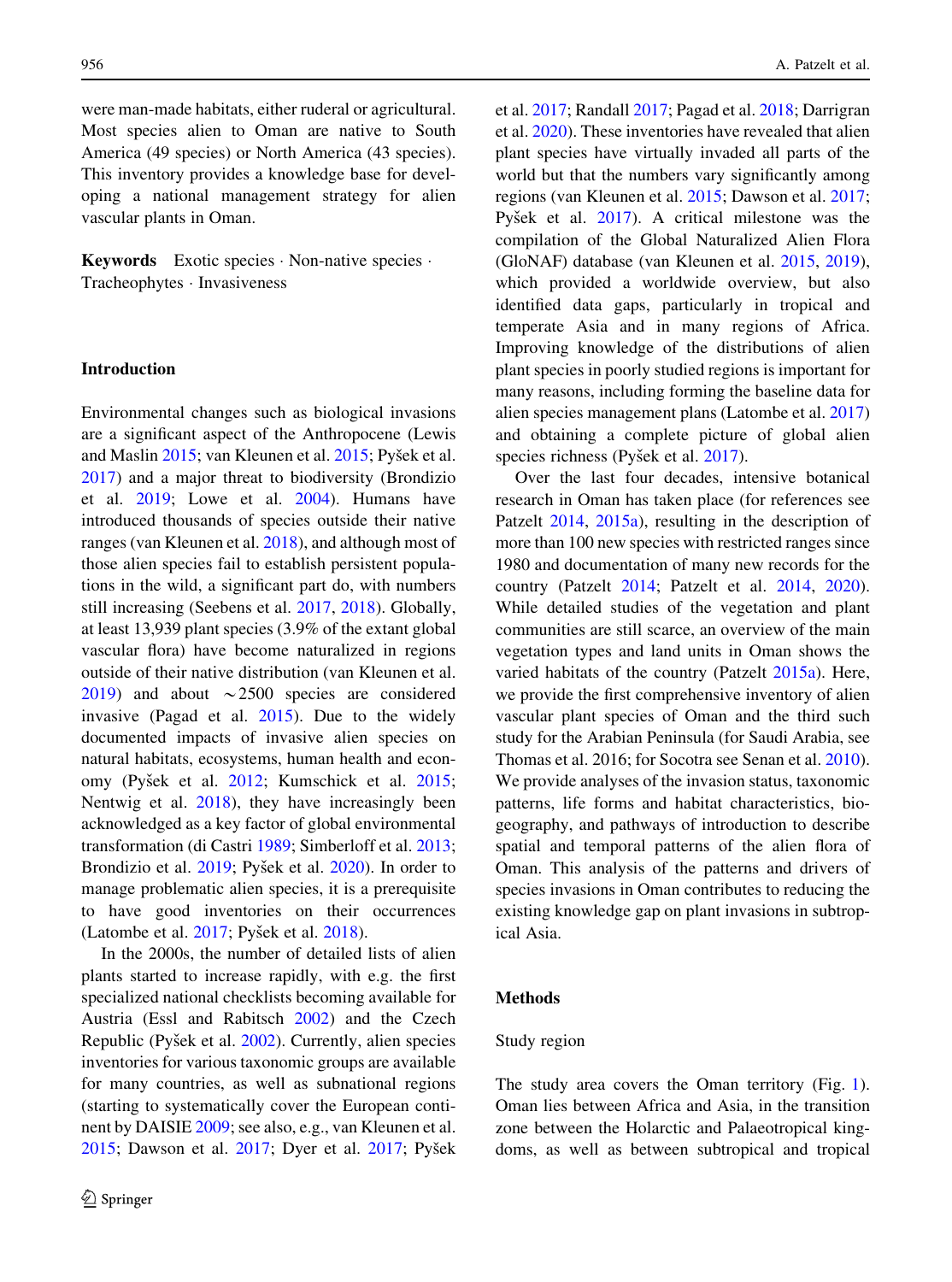<span id="page-2-0"></span>

Fig. 1 Map of Oman and its main geographical features, with climagrams for northern Oman (Seeb; blue), central Oman (Fahud; orange) and southern Oman (Salalah; yellow)

climate zones, a position reflected by the presence of species from several biogeographical regions (Miller and Nyberg [1991;](#page-13-0) Kürschner [1998;](#page-12-0) Patzelt [2011,](#page-13-0) [2014](#page-13-0), [2015a](#page-13-0)) (refer to climagrams in Fig. 1). Oman is mainly characterized by arid habitats, with most of the region occupied by sand dunes or rock and gravel desert. However, in stark contrast to the sand and gravel deserts of Oman, the country also contains a semi-deciduous cloud forest ecosystem and evergreen juniper-woodlands supporting high species diversity and many endemic species. Notable species-rich habitats include the mountain areas of southern Oman (reaching up to 2200 m), the Hajar mountains of northern Oman (reaching up to c. 3000 m), as well as the coastal areas of the central desert, all representing regional centres of plant endemism (Patzelt [2014,](#page-13-0) [2015a\)](#page-13-0). The southwest monsoon vegetation of southern Oman with tropical deciduous cloud forest and tall-grass savannah is a remnant of a former moist vegetation belt of paleoAfrican origin, with many plant species having close links to the flora of East Africa (Kürschner et al. [2004](#page-12-0); Patzelt [2011,](#page-13-0) [2015a\)](#page-13-0).

The capital area (data from Muscat) has an average annual rainfall of 89.3 mm and the mean annual temperature is 29.1  $\degree$ C (Fig. 1). In the central desert, the average annual rainfall is 17.2 mm, and the mean annual temperature is  $28.4$  °C. In southern Oman (Salalah), the average annual rainfall is 116.7 mm, and the mean annual temperature is  $26^{\circ}$ C.

# Definitions and delimitations

We define alien plant species as 'plant taxa in a given area whose presence there is due to intentional or unintentional human involvement, or which have arrived there without the help of people from an area in which they are alien' (Pyšek et al.  $2004$ ). We included an alien species if it has been documented to occur in Oman spontaneously in the wild. This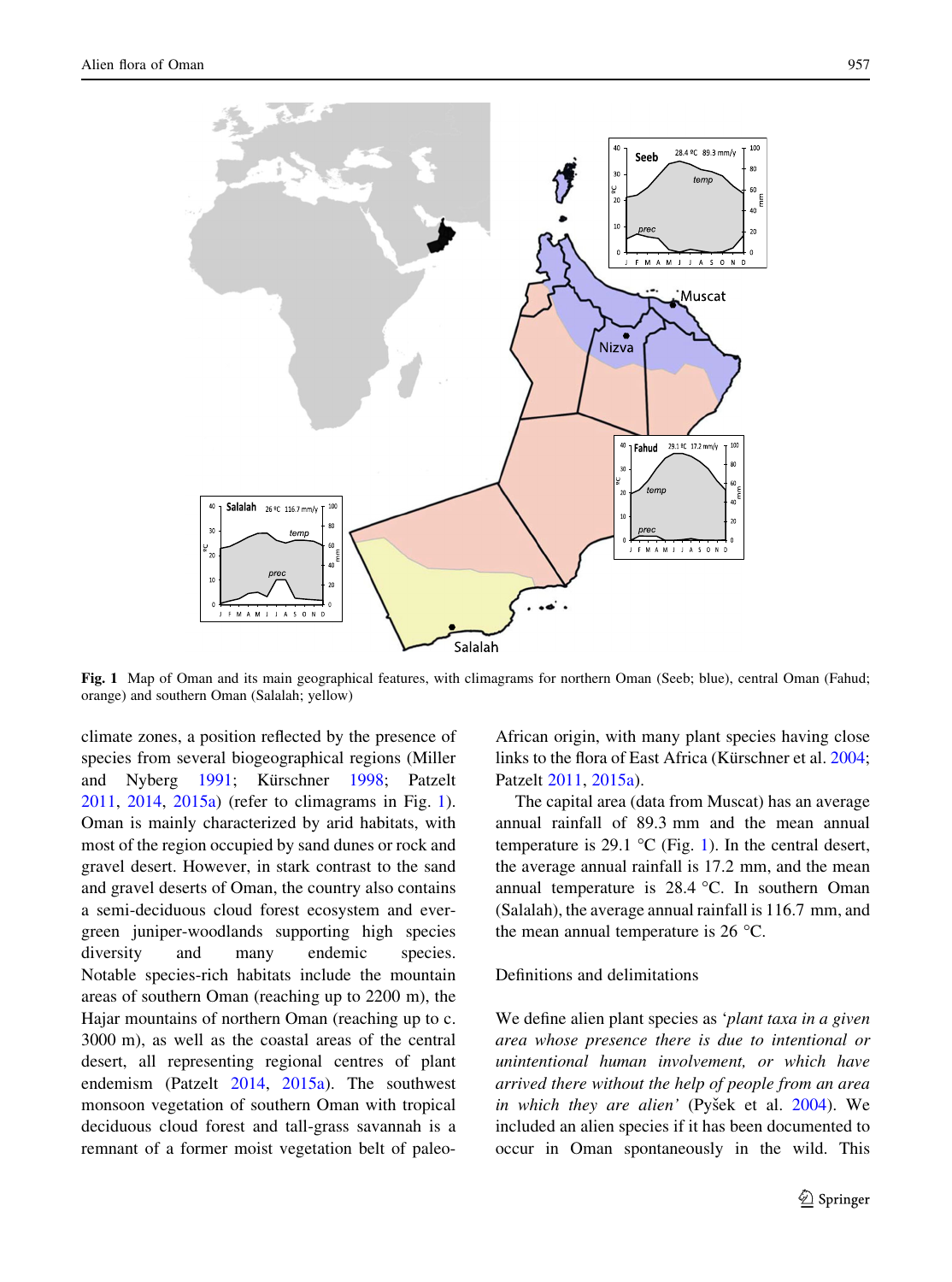delimitation excludes plant species that are alien to Oman and are found exclusively in cultivation (for agricultural or horticultural reasons). The invasion status of alien species is described using the categories and definitions by Blackburn et al. [\(2011](#page-12-0)): 'Alien species that are sometimes found in the wild but do not form persistent, reproducing populations are classified as casuals (categories C0-C2), and those that form persistent populations are classified as naturalized (categories  $C3-E$ ).' If a naturalized species is reported to have an environmental and/or socioeconomic impact anywhere in the alien range, it is considered invasive (CBD [2000;](#page-12-0) IUCN [2000](#page-12-0)).

#### Data collection

The data were collected from 1998 to 2021 by the first author during extensive field work in all regions of the country. The research was further complemented by study of herbarium records as well as by reviewing a large body of literature. The aim was to compile a comprehensive inventory of all alien vascular plant species occurring in Oman. Herbarium vouchers collected by A. Patzelt have been deposited in the following herbaria: E (Royal Botanic Garden Edinburgh), OBG (Oman Botanic Garden Herbarium), ON (National History Museum Oman), SQUH (Sultan Qaboos University Herbarium), K (Royal Botanic Gardens Kew) and M (Botanische Staatssammlung München) (abbreviations following the index herbariorum; <http://sweetgum.nybg.org/science/ih>).

For each species, information on the habitat type where it occurs was recorded. The habitat classification is based on Patzelt  $(2015a)$ , but for the present analysis, the habitats were assigned to broad-level types following Hejda et al.  $(2015)$  $(2015)$  to allow for comparison with other ongoing projects on alien species. The following habitat types were distinguished and used to classify species habitat affinities: 1. Forests, 2. Open forests, 3. Scrub, 4. Grasslands (divided into 4a. natural grasslands, 4b. humanmaintained grasslands. Note: habitat 4a was not considered in our analysis as it is questionable whether natural grasslands exist in Oman), 5. Sandy, 6. Rocky, 7. Dryland, 8. Saline, 9. Riparian, 10. Wetland, 11. Aquatic, 12. Man-made (divided into 12a. ruderal/ urban habitats, 12b. agricultural habitats).

Based on a literature review and own observations, the plants were assigned to the following life form categories: annual herbs, perennial herbs, annual grass, perennial grass, succulents, climbers, aquatics, bulbous species, shrubs, and trees.

For each of the alien species, we compiled data on its origin, i.e., the geographic region to which it is native, from the GRIN ([https://npgsweb.ars-grin.gov\)](https://npgsweb.ars-grin.gov) and POWO [\(http://www.plantsoftheworldonline.org\)](http://www.plantsoftheworldonline.org) databases. For species not covered in those database, we did internet searches (as in van Kleunen et al. [2015\)](#page-14-0). Each species was assigned to one or more of the nine major biogeographically defined areas (TDWG continents) of the Taxonomic Databases Working Group (Brummit [2001](#page-12-0)). In this scheme, Central America is included in South America, and Asia is split in a temperate and tropical part. Moreover, the Pacific Islands are also considered to be one TDWG continent. Species only known from cultivation for which the native ranges are unknown were listed as 'from cultivation only', and taxa for which the geographic region is uncertain are listed as 'obscure origin'. Each species could be classified into several categories within the factors describing habitats, life forms and regions of the native range.

#### Statistical analysis

We tested (i) whether species habitat affinities differ among casual, naturalized and invasive species. For this, the habitat types were merged into five broad categories representing woody vegetation (habitat types no. 1–3 above), grassland (4), stressed habitats (5–8), water-related habitats (9–11) and man-made habitats (12). Further, we explored whether (ii) the alien species occurring in the north and south of Oman differ according to the pathway of introduction. We describe the patterns of differences in life history and origin among the casual, naturalized and invasive species, but we could not statistically test the patterns due to a high number of zeros in individual categories. All tests were done in R (ver. 3.6.2) by using species counts analyzed by generalized linear models with a log-link function and Poisson distribution with control for overdispersion (if needed using the quasi-Poisson setting). To test in which category the counts were lower or higher than expected by chance, adjusted standardized residuals of G-tests were compared with critical values of a normal distribution (Rehák and Reháková [1986\)](#page-14-0). All tests and comparisons were made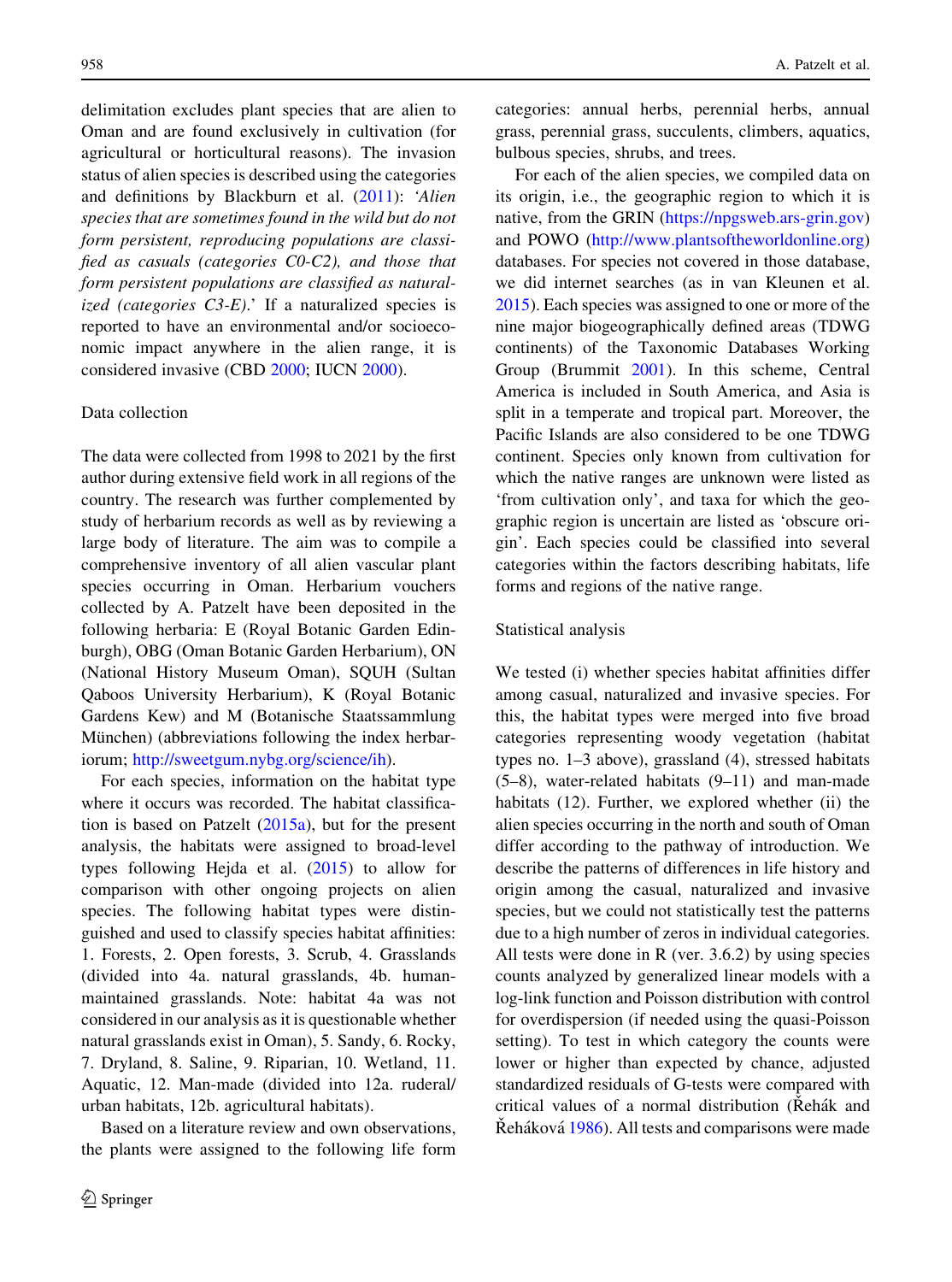<span id="page-4-0"></span>on the pool of naturalized species if not mentioned otherwise.

# **Results**

# Alien flora by invasion status

A total of 111 alien vascular plant species are recorded from Oman; a complete list of species with information on their taxonomy, life form, origin, invasion status and habitats is provided in Supplementary Table 1. Thirty-four species are casuals (31%) and 77 are naturalized (69%), of which seven are considered invasive. The overall contribution of naturalized alien species to the total flora of the country is 5.3%; casual species represent 2.4%. Table 1 lists the top 10 alien species based on the number of habitats in which they have been recorded.

# Taxonomic composition

The 111 alien species represent 38 families. The families richest in species are Fabaceae (17 species), Asteraceae (14 species), Poaceae (12 species), Solanaceae and Amaranthaceae (6 species each), and Convolvulaceae (5 species) (Supplementary Table 1). Eighteen families (49%) were represented by a single species. Amongst the 77 naturalized plant species, four plant families, Fabaceae (12 species), Asteraceae (9 species), Poaceae (7 species) and Solanaceae (6 species) constituted almost half of the species (45%). The genera richest in alien species are Ipomoea (4 species), Amaranthus, Cenchrus, Euphorbia and Senna (3 species each), while 10 genera are represented by two species and 17 genera by one species (Supplementary Table 1).

# Life forms

The majority of naturalized alien plants in Oman are annual herbs, constituting 32% (36 species) of all aliens, followed by perennials making up 23% (25 species) (Fig. [2\)](#page-5-0). Shrubs constituted 10% of all alien species, climbers 9.1%, trees 6.4%, annual grasses 5.5%, perennial grasses and succulents each 4.6%, and aquatics 2.8%; bulbous plants were neglectable (one species only). The seven invasive species were representatives of four life forms: three annual herbs, one perennial herb, two trees, and one shrub.

# Habitats

The naturalized alien species in Oman are mainly reported from two types of frequently disturbed habitats – 63 species (of which 40 are naturalized, including invasives) occur in agricultural habitat and 53 (44 naturalized) in ruderal habitats. These two habitats harbour 84% of all recorded naturalized alien species. Eighteen species (14 naturalized) were found in wetlands (including moist and wet areas in wadis with permanent water bodies in part of their course as well as periodically flooded areas in wadis), 16 (15) in anthropogenic grasslands, 15 (14) in open forests, and 12 (12) in scrubland (Fig. [3A](#page-6-0)). Among habitats harbouring more than 12 aliens, the proportion of invasive species was highest in scrubland, saline and riparian habitats (50%), followed by open forest (40%) (Fig. [3](#page-6-0)B).

| <b>Table 1</b> The 10 most |
|----------------------------|
| represented alien plant    |
| species in Oman, based on  |
| the number of habitats in  |
| which they have been       |
| recorded                   |
|                            |

| Species                             | Family        | Life form   | Habitats       | <b>Status</b> |
|-------------------------------------|---------------|-------------|----------------|---------------|
| <i>Prosopis juliflora</i> (Sw.) DC  | Fabaceae      | Tree        | 11             | Invasive      |
| Alternanthera pungens Kunth         | Amaranthaceae | Annual herb | 7              | Invasive      |
| Parthenium hysterophorus L          | Asteraceae    | Annual herb | 6              | Invasive      |
| Leucaena leucocephala (Lam.) de Wit | Fabaceae      | Tree        | 5              | Invasive      |
| Nicandra physalodes (L.) Gaertn     | Solanaceae    | Annual herb | 5              | Invasive      |
| Impatiens balsamina L               | Balsaminaceae | Annual herb | $\overline{4}$ | Invasive      |
| Lantana camara L                    | Verbenaceae   | Shrub       | 4              | Invasive      |
| Cucumis sativus L                   | Cucurbitaceae | Climber     | 4              | Naturalized   |
| Argemone mexicana L                 | Papaveraceae  | Annual herb | $\overline{4}$ | Naturalized   |
| Portulaca oleracea L                | Portulacaceae | Annual herb | 4              | Naturalized   |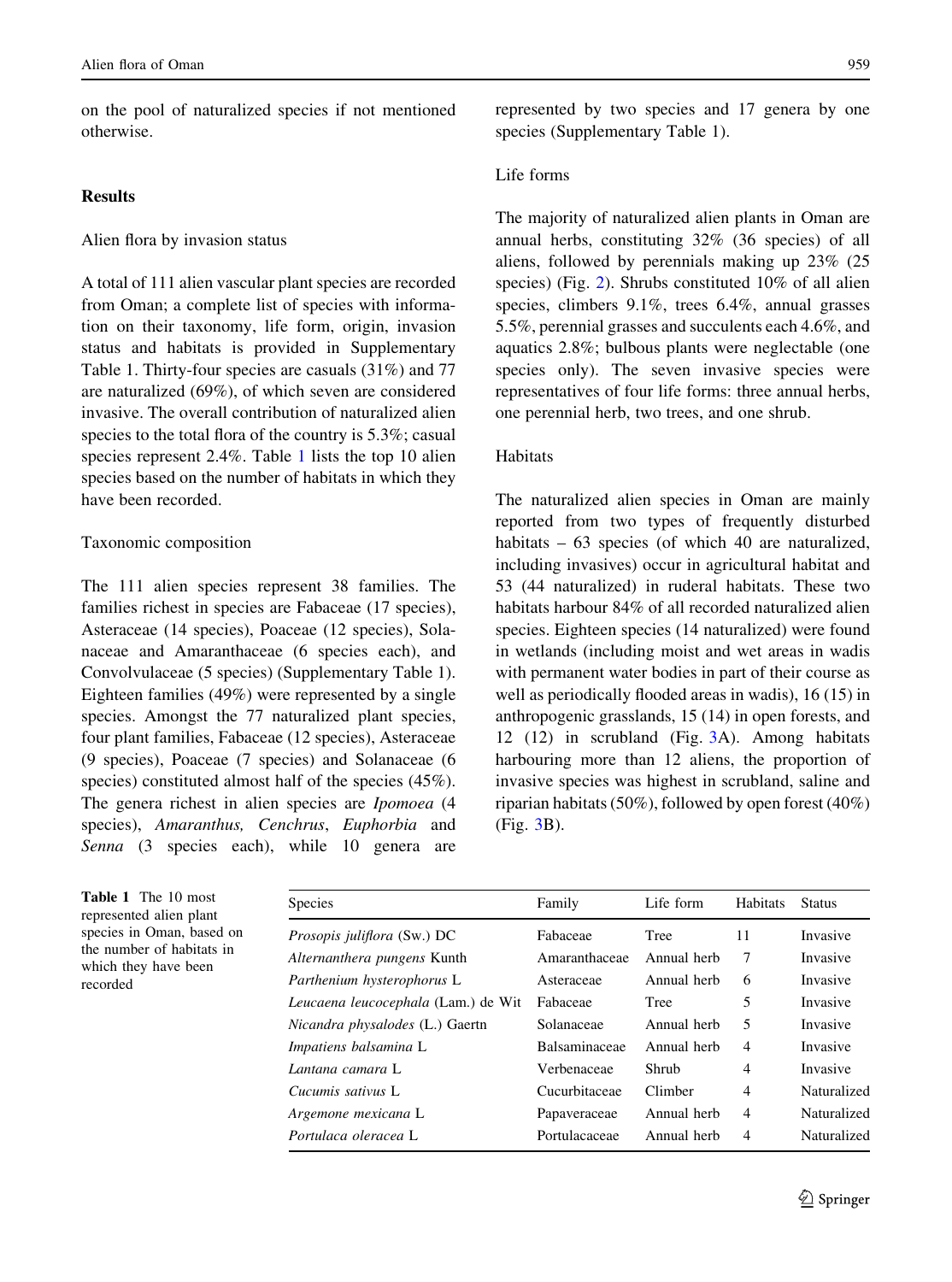<span id="page-5-0"></span>



Casual species occurred in seven out of the 13 habitats, naturalized (but not invasive) in nine, and invasive in 11 habitats. The greatest number of casuals (23 species; 68%) was found in agricultural habitats, followed by ruderal habitats (9 species). Casuals were found in only five natural habitats. Forty-two of the 70 naturalized species (excluding the invasive ones) were not found in natural or semi-natural ecosystems at all, i.e., they were only recorded from disturbed and modified ecosystems: agricultural and ruderal (habitats 12a and 12b). Sixteen naturalized species were predominantly found in modified ecosystems but occurred additionally also in one natural habitat. One species each was found in dryland habitats on sandy or rocky substrate, and two species each were found in saline habitats.

The distribution of alien species in the broad habitat groups significantly differed by status, but only for invasive species ( $F_8 = 3.58$ ,  $p < 0.001$ ). There were more invasive species than expected by chance in stressed habitats and fewer in man-made habitats (Fig. [3](#page-6-0)B). The seven invasive species have the broadest habitat niches, with Prosopis juliflora occurring in 11 of the 13 habitats, Alternanthera pungens in seven habitats, Parthenium hysterophorus in six, and Leucaena leucocephala and Nicandra physalodes in five habitats.

Most alien plant species were recorded from northern Oman (82 species; 74%), while 60 species

(54%) were recorded from southern Oman and only six species  $(6\%)$  from the central desert (Fig. [4](#page-7-0)).

# Origin

The majority of the alien plants in Oman originate from South America (55 species; 44%; Supplementary Table [1;](#page-4-0) Fig. [5\)](#page-7-0), followed by North America (31 species; 28%), temperate Asia (30 species; 27%), tropical Asia (28 species; 25%), and Africa (20 species; 18%). A limited number of species originate from Europe (11 species; 10%) and Australasia (5 species; 5%).

Eight species are of obscure origin and three species are known as cultivated forms only. The dominance of the Americas as a source region is even more pronounced for the subset of invasive species, with these two continents accounting for all but one species (i.e., 86% of the invasive species). The only invasive species not originating from the Americas is Impatiens balsamina, coming from tropical Asia.

# Pathways of introduction

Forty-six species (37 naturalized) have been brought to Oman unintentionally (42%), 43 (22 naturalized) species (39%) have been imported for agricultural use, and 27 (23 naturalized) species (23%) are associated with horticulture and used as ornamental plants along roadsides, and in parks and gardens. All species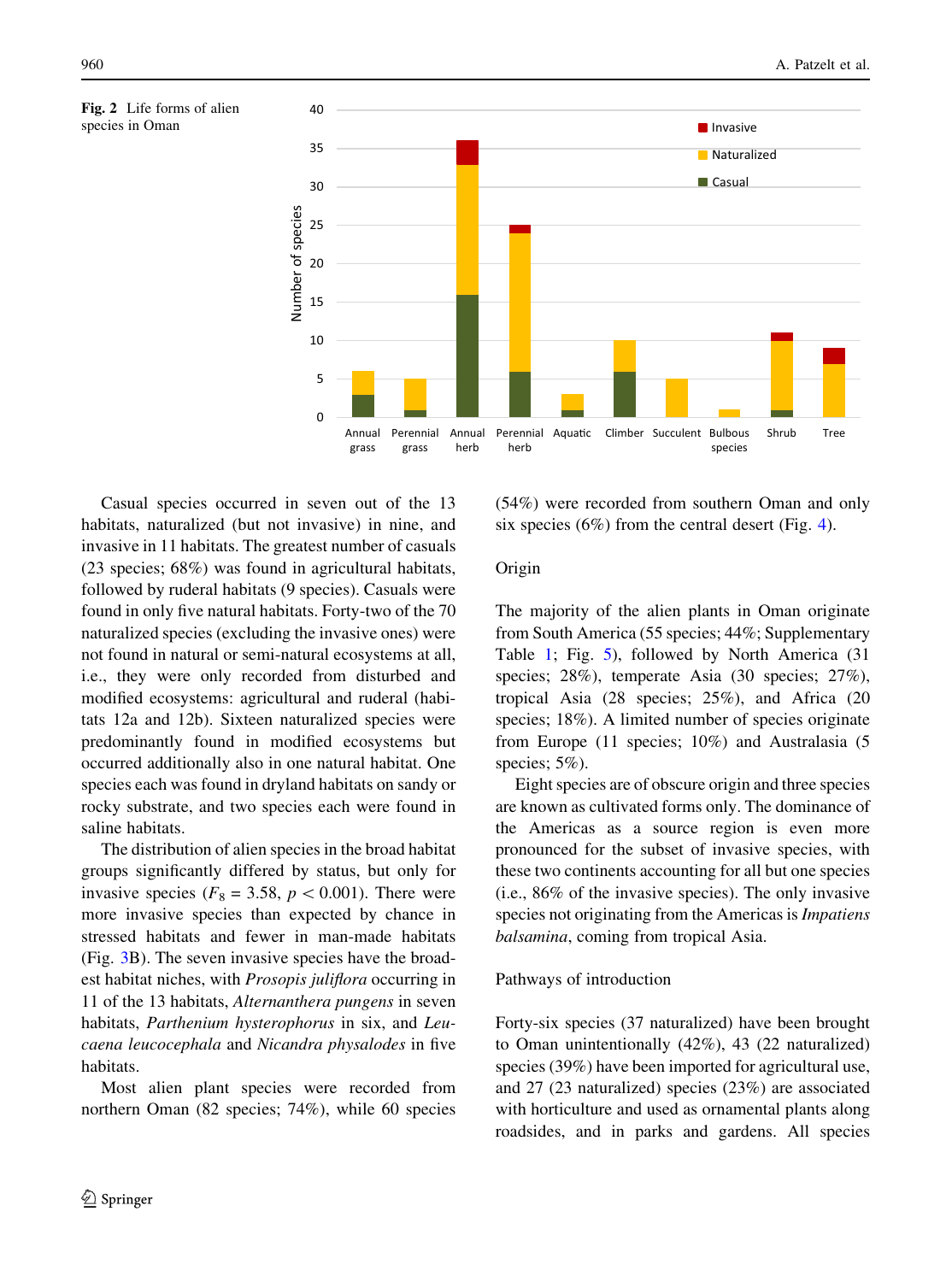<span id="page-6-0"></span>Fig. 3 Numbers of naturalized species assigned to individual habitats (A) and to broad habitat categories (B). Arrows indicate whether the observed counts are above or below the counts expected by chance.  $* < 0.05, **< 0.01$ Stressed habitats refer to dryland, saline and rocky



brought in intentionally have escaped from their intended use in agriculture or horticulture. The pathways of introduction to northern and southern Oman significantly differed  $(F_2 = 3.36, p = 0.03)$ , reflecting that unintentional introductions are underrepresented in northern Oman and over-represented in southern Oman compared to the numbers expected by chance.

As part of this study, Sclerocarya birrea (A. Rich.) Hochst. was newly recorded from several villages in northern Oman, always growing close to irrigation channels. The mature plants may have been planted as seeds, but also young plants were observed in the understory of old trees. As it seems highly likely that the young trees have seeded naturally, we treat the species here as naturalized.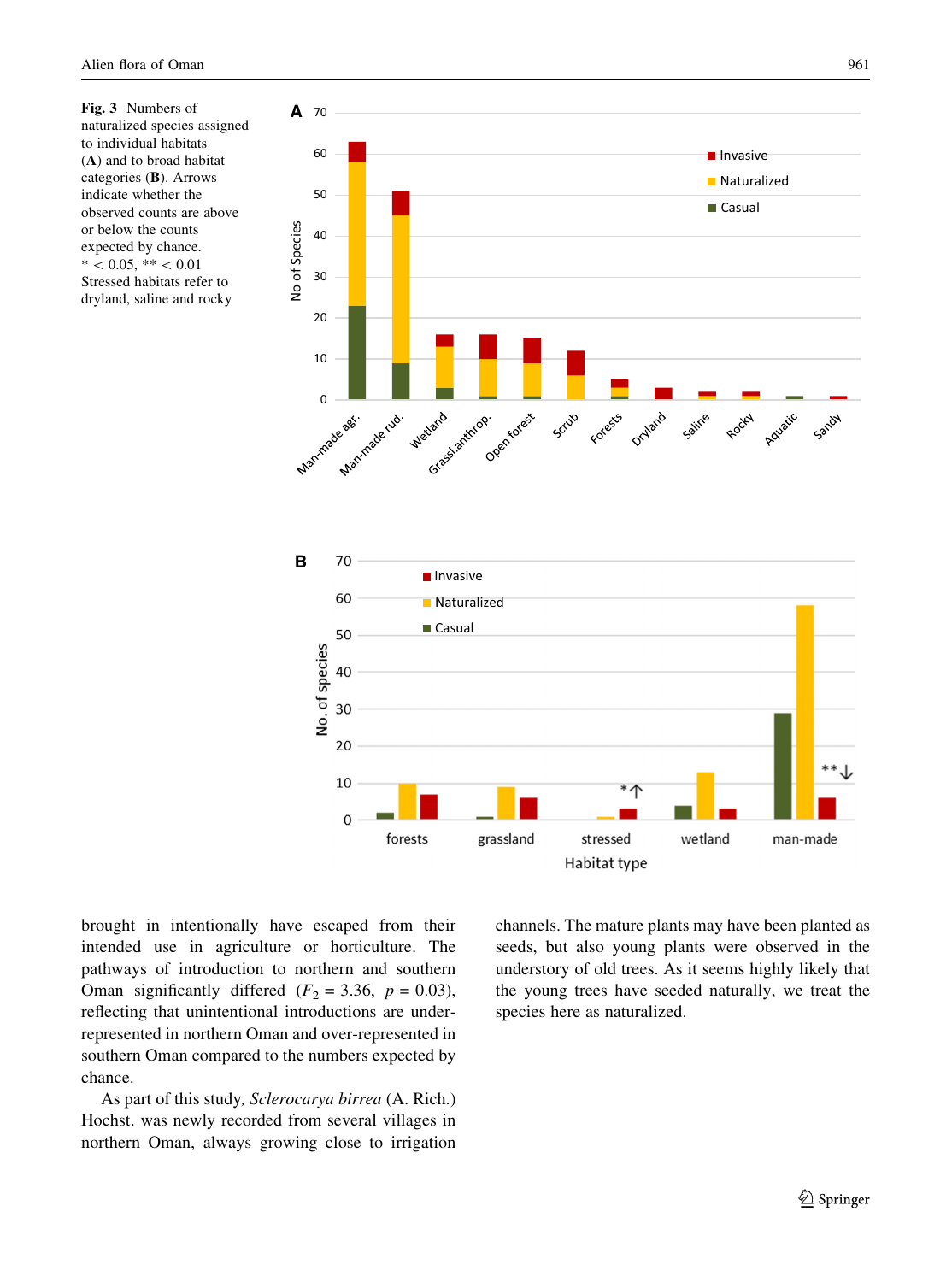<span id="page-7-0"></span>

Fig. 4 Size-proportional Venn diagram on the distribution of alien (total number of casual and naturalized; in brackets only naturalized) species in the Oman regions, with the cross-sections indicating the numbers of species shared between regions

# **Discussion**

Structure and composition of the alien flora: invasion status, taxonomy, and life forms

This inventory of the alien plants of Oman is primarily based on extensive fieldwork from September 1998 up to March 2021, supported by literature analysis. Thus, it reflects the up-to-date state of plant invasions in Oman. We found that the alien flora consists of 111 alien species, which represent 7.7% of the total flora of the country. The flora of Oman was reported to include 1407 species (Patzelt [2015a](#page-13-0)). However, is is expected that numbers will be further increasing because of the discoveries of new native species, as well as new

records of alien species. Compared to many other regions around the world, the number of alien plant species in Oman is at a low level (Pyšek et al. [2017](#page-14-0); Essl et al. [2019](#page-12-0)). This is to a large degree due to the extremely arid climate lasting for several months a year, but probably also a result of the international isolation of the country until the 1970s.

A comparison with the global naturalized alien flora (Pyšek et al.  $2017$ ) and invasive flora (Willis  $2017$ ) reveals that the three globally most represented families (Asteraceae, Fabaceae and Poaceae), in terms of species richness, are also richest in alien species in Oman. The predominance of those families among alien species is not surprising given that they are among the largest families globally. However, the Fabaceae and Poaceae have globally still more naturalized species than one would expect based on the total number of species in those families, and many of the most widespread alien species are Asteraceae (Pyšek et al.  $2017$ ). Of the 11 most widely distributed naturalized alien species worldwide (Pyšek et al. [2017\)](#page-14-0), three also occur as aliens in Oman, and six others are considered native in Oman. Three out of the global top five of the most widely distributed invasive species (Lantana camara, Pontederia crassipes and Leucaena leucocephala) also occur in Oman as alien species, and two of them are invasive (L. camara and L. leucocephala).

In the alien flora of Oman, annual and perennial herbs largely prevail (56%), with relatively few shrubs and trees present (17%). This corresponds well with



Fig. 5 Origin of the alien flora of Oman shown by region (TDWG continents). The proportional representation of aliens with particular origins within each region exceeds 100% as

some species' native distribution ranges cover more than one region. Species with unclear origin are shown in the category 'obscure'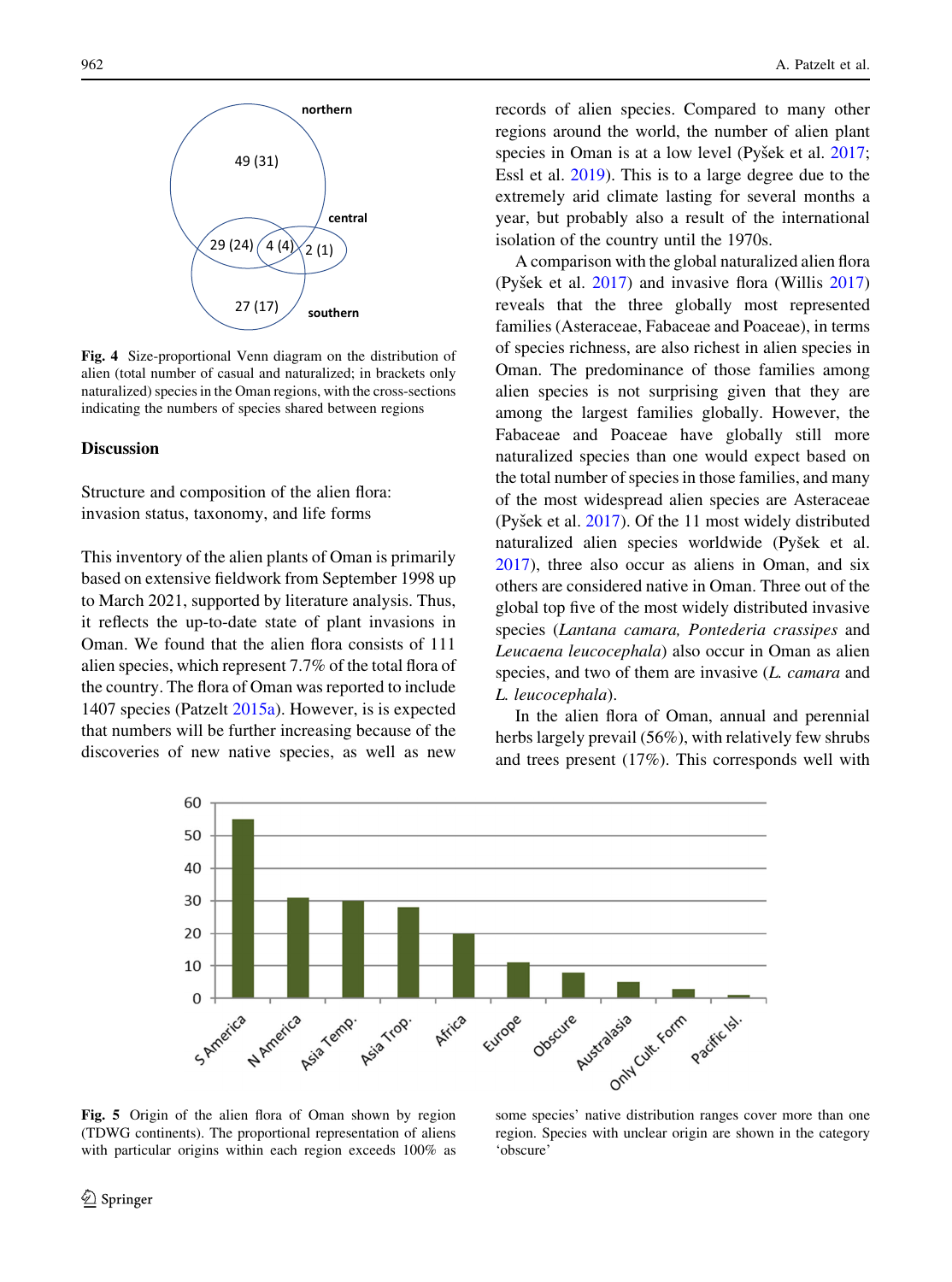the native flora, where annual and perennial herbs constitute 62% of the species, whereas shrubs and trees constitute 15%. Almost 50% of the global flora is woody (FitzJohn et al. [2014](#page-12-0)), and 32% of all aliens are woody (Pyšek et al.  $2017$ , p.  $235-237$ ), but woody species are strongly under-represented as aliens as well as native species in Oman. This pattern is likely due to the harsh arid climatic conditions in most of Oman, which are unfavourable for the establishment and growth of woody species. Herbs have short generation times and are therefore likely to establish and spread rapidly and use the short cool and moist times of the year for reproduction. Especially annual species may complete their short life cycle in just a few weeks and are therefore well adapted to arid climates (Mulroy and Rundel, [1977](#page-13-0)).

Among the seven invasive species in Oman, four are herbs that form large populations and dominate natural plant communities (Impatiens balsamina, Nicandra physalodes and Parthenium hysterophorus) or displace native species (Alternanthera pungens). The other three invasive species are woody (*Lantana*) camara, Leucaena leucocephala and Prosopis juliflora) and have allelopathic effects on native species. In case of P. juliflora (e.g., Warrag [1994\)](#page-14-0), there are reports of complete dominance of natural habitats in Oman (Patzelt and Lupton [2021](#page-13-0)).

#### Temporal patterns and pathways of introduction

In European countries, alien floras can be distinguished into two groups based on their residence time – archaeophytes and neophytes. However, this classification is rarely used in other regions of the world and has not been applied to the present dataset, as no written sources are available regarding Oman's flora before the middle of the nineteenth century. This makes it impossible to infer whether a given species had been introduced before or after 1492.

The first records of vascular plants of Oman date back to March and April 1838, when Pierre Aucher-Eloy made a comprehensive collection of plants from northern Oman (then called the Immamat of Muscat). His collection included 218 species, out of which 34 were new to science. The following seven species, listed in our alien vascular plant species inventory, were already noted and collected by Aucher-Éloy: Momordica balsamina, Ocimum sp., Senna sophera, Oxalis corniculata, Ruta chalepensis, Datura metel (today identified as D. innoxia), and Eleusine coracana.

For southern Oman (Dhofar), the first list of species was only published in 1988 (Miller and Morris, [1988](#page-13-0)), listing 736 species. In their list, 26 alien species were recorded, which are included in the present inventory. We here list 59 alien vascular plant species for southern Oman, 33 species more than in the inventory of 1988. Interestingly, four of the seven invasive species (Prosopis juliflora, Leucaena leucocephala, Parthenium hysterophorus and Lantana camara) were not listed 33 years ago. As it is highly unlikely that they were overlooked by the earlier study, it must be assumed that they were not present then. For some invasive species, the date of the first observation in Oman has been recorded, e.g., Parthenium hysterophorus (Patzelt and Lupton [2021\)](#page-13-0).

Many alien plant species have been imported intentionally into Oman, mostly for ornamental planting and agriculture. As it can be assumed that most if not all species for ornamental horticulture were only introduced to Oman from the late 1970s onwards, the pressure through propagules of these species has dramatically increased in the last four decades. Many horticultural species have been introduced even more recently, and the import of new species for horticulture is still ongoing. It is likely that in the future, further species might escape amenity horticulture and become either casual or naturalized species.

For the plants that escaped from traditional crop cultivation, it can be assumed that most have been brought to the country hundreds if not thousands of years ago, as the oldest oases in northern Oman are up to 5000 years old (Nagieb et al. [2004\)](#page-13-0), and crops have been cultivated since then in irrigated oasis settlements (Gebauer et al. [2007;](#page-12-0) Hammer et al. [2008](#page-12-0); Patzelt [2010](#page-13-0)). It is hypothesized that agricultural weeds found in the traditional oasis systems constitute species that are likely to have been introduced unintentionally, with their seeds and diaspores contained in the soil of the introduced cultivated crops (e.g., with pomegranate, apricot, and peach from the Eastern Mediterranean region) or as crop contamination. These plants spread with agriculture thousands of years ago and have over the course of time occupied moist ecological niches in Oman, mainly in cultivated fields and ruderal places in oasis settlements.

A number of species introduced as agricultural crops or for amenity horticulture has not yet been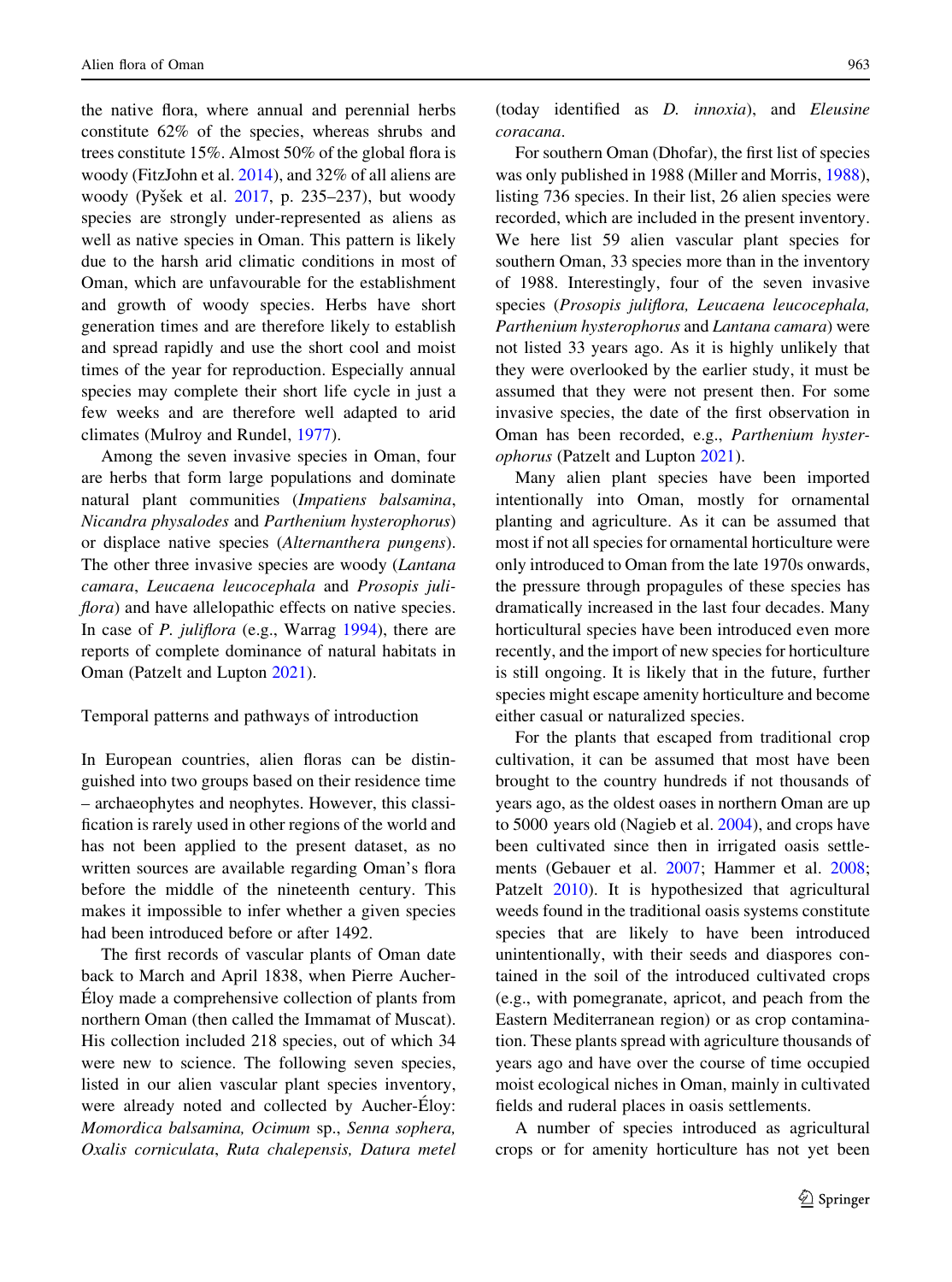recorded outside of cultivation (e.g., Acacia farnesiana, Antigonon leptopus, Casuarina equisetifolia, Gomphrena globosa, Momordica charantia, Psidium guajava), although they are considered to have potential to escape from cultivation in the future (i.e., to become alien species).

Climatic and ecological constrains to invasions by alien plants

The trend noted by Pyšek et al.  $(2017)$  $(2017)$  that the accumulation of alien species is rather fast in colder and Mediterranean regions and slow in arid zonobiomes is supported by the present analysis. The Arabian Peninsula with its arid climate is characterized by low regional invasibility, and Oman has been identified as a coldspot region for alien species richness (Dawson et al. [2017\)](#page-12-0). While it is assumed that climate change will increase the naturalization risk from alien garden plants in Europe (Dullinger et al. [2017;](#page-12-0) Mayer et al. [2017](#page-13-0)), the same will not hold true for the Arabian Peninsula. Temperatures in Oman have increased significantly over the past decades; minimum temperatures rose by  $3-6$  °C from 1980 to 2008, while precipitation has decreased (AlSarmi and Washington [2011](#page-12-0)). The anticipated climate change will thus further reduce the invasibility of Oman and the Arabian Peninsula. Moreover, alien species can make the aridification even worse as alien invasive species have been reported to consume more water than native flora (Le Maitre et al. [2000;](#page-13-0) Zavaleta [2000](#page-15-0)).

Many habitats in Oman are characterized by a variety of environmental stress factors such as low nitrogen and phosphorus content, saline or alkaline soils, serpentine soils, low soil moisture, shallow and rocky soils, low precipitation, and high temperatures (Zaffermann et al.  $2015$ ). The invasion of habitats under such harsh conditions is likely to be additionally limited by the relatively low arrival rates of propagules compared to ecologically less extreme habitats. Yet, we found that invasive species are over-represented in stressful habitats, compared to naturalized and that are completely missing from such conditions.

Globally, most naturalized plants have been introduced for economic uses (van Kleunen et al., [2020](#page-14-0)). Similarly, we found that most aliens in Oman were introduced for agricultural or horticultural purposes. However, such species are less likely to be introduced to harsh habitats that are unsuitable for agriculture and gardening. Both propagule limitation and invasion resistance may thus simultaneously contribute to the low numbers of alien plants in many habitats in Oman and the Arabian Peninsula, as it has been shown for other harsh environments (Zaffermann et al. 2015).

# Spatial patterns: local variation in the level of invasion

The geographic distribution of alien plant richness in Oman can be explained by several factors. The most important are climate and habitat availability. It is not surprising that the number of alien species is much lower in the central desert, given the extreme arid climate, low soil availability (mostly gravel and rock) and low fertility (Patzelt, [2015a,](#page-13-0) [b\)](#page-13-0). Indeed, precipitation is one of the key climatic factors shaping the richness of alien floras (Lambdon et al. [2008](#page-13-0)). In contrast, the oasis ecosystems in northern Oman and the monsoon-affected vegetation in southern Oman provide less stressful habitats for plants and have higher alien species richness.

Although southern Oman locally offers favourable climatic conditions for the invasion of alien vascular plant species, fewer were recorded from there than from northern Oman (59 and 79, respectively). This is surprising, as the south is affected by the southwest monsoon and provides relatively moist climatic conditions for 3–6 months per year. The lower number of alien species is probably a result of three factors. Firstly, until recent years, there was limited ornamental horticulture in southern Oman, mainly restricted to the city of Salalah. Secondly, agricultural areas in southern Oman, except for the Salalah city, are also limited, as local people are traditionally herders and therefore, there is no history of maintaining (permanent) agricultural areas. Thirdly, large areas of southern Oman were very thinly populated until two decades ago. Human population density is frequently a key factor positively correlated with naturalized species richness, as it has been shown for Europe (Pyšek et al.  $2010b$ ). The increase in human population size in southern Oman in the last two decades may not yet have resulted in increased alien species richness due to invasion time lags (Crooks [2005](#page-12-0)), resulting in an invasion debt (Essl et al. [2011\)](#page-12-0). It is thus postulated that the number of alien species in southern Oman may increase in the near future.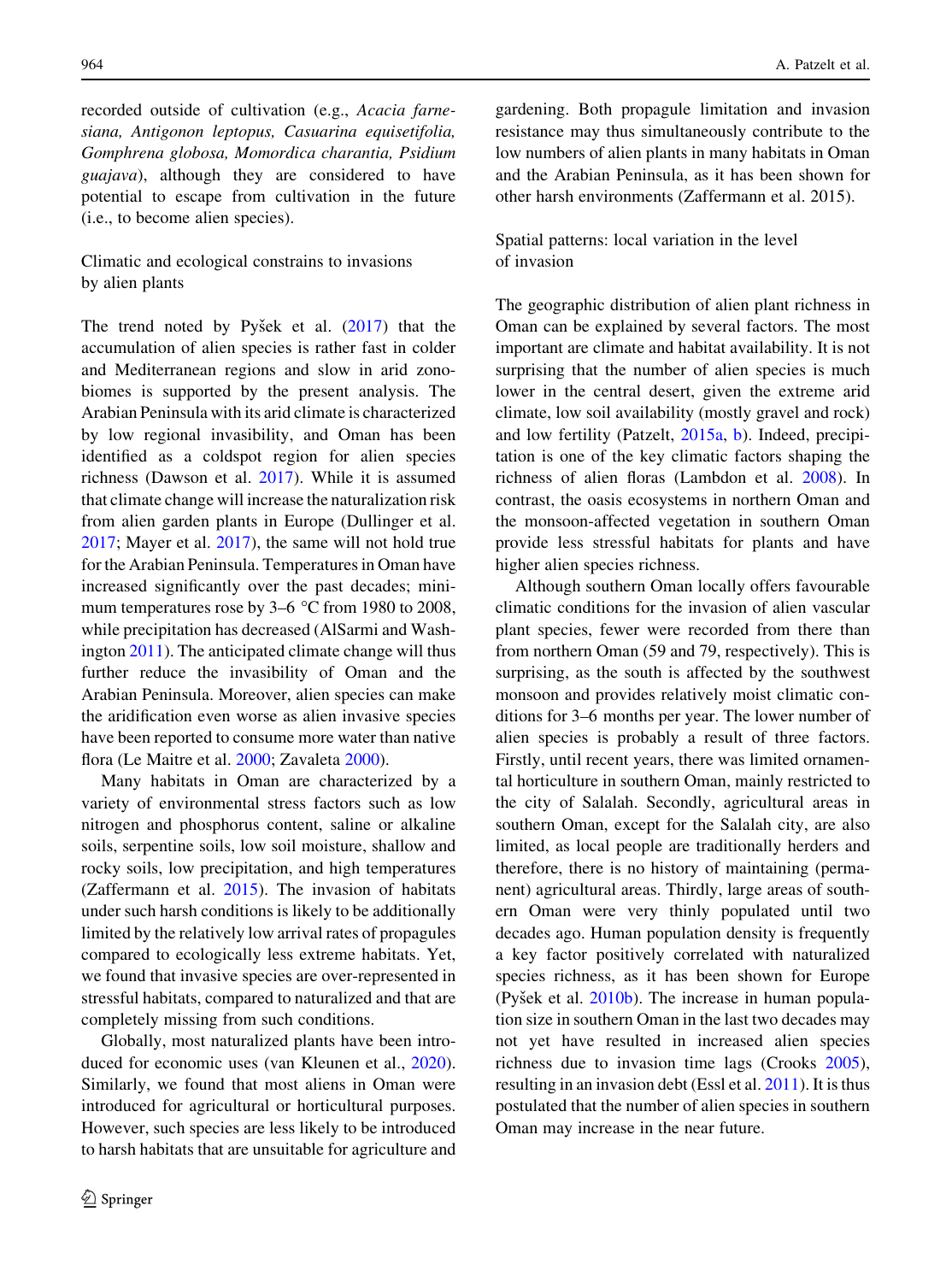The low number of species recorded from the central desert is a result of extreme environmental conditions, but also suggests that this remote region might still be underexplored in terms of its alien flora. It is assumed that at least the following species are present but not yet recorded as alien species: Catharanthus roseus, Albizia lebbeck, Azadirachta indica, Bougainvillea cf. spectabilis, Oxalis corniculata, Cenchrus purpureus and Solanum lycopersicum. In particular the surrounding area of oil-field accommodation should be systematically surveyed, as alien plants are introduced intentionally to these accommodation villages for ornamental and agricultural purposes. The much higher number of alien plants in northern Oman is likely a result of the man-made habitats present, such as oasis settlements, as well as the much higher human population. Human disturbances promote invasions (Davis et al., [2000](#page-12-0); Lockwood et al., [2007\)](#page-13-0), and indeed several observational and experimental studies provide evidence for this (Colautti et al. [2006;](#page-12-0) Kempel et al. [2013\)](#page-12-0).

Human population is directly related to introduc-tion pressure (Pyšek et al. [2010b](#page-13-0); Dawson et al. [2017](#page-12-0)). Disturbance of soil and vegetation is a prerequisite and assisting feature for the establishment of many species, and such disturbance can be expected to increase with human population density (Chytrý et al. [2008a](#page-12-0)). This may explain why the number of alien species in Oman is highest in ruderal and agricultural ecosystems, as these are the most disturbed and most densely populated habitats, confirming the patterns reported from other parts of the world (e.g., Chytry  $2008b$ , Pyšek et al.  $2010a$ ,  $2010c$ ). It has been speculated that disturbances fail to support naturalization if they exceed a certain threshold (Pyšek et al. [2017\)](#page-14-0). Agriculture in the traditional oasis settlements in northern Oman is still mainly for subsistence. No pesticides or herbicides are used for the control of weeds, and crops are still mainly fertilized with animal manure, minerals and ashes (Bürkert and Schlecht [2010;](#page-12-0) Patzelt [2015b\)](#page-13-0). Thus, the disturbances are at low to intermediate levels that support the invasion of alien species. Several alien plants have in recent years been newly reported from the oasis ecosystems (Patzelt et al. [2014,](#page-13-0) [2020](#page-13-0)), showing that invasion of alien species is an ongoing process in Oman.

Origin of the Oman alien flora: different from global patterns

With regards to the biogeographical classification, the native ranges of the naturalized flora of Oman include the tropical and subtropical regions of the world. For most of the species, however, the native ranges reach into temperate regions, and the available distribution data do not allow to classify clearly the (sub-)tropical origin. The description of ranges is relatively rough, referring to the TDWG continents (Brummit [2001](#page-12-0)). Globally, the continents that contribute most to the naturalized alien flora are temperate Asia (20.3%), North America (17.1%) and Europe (15.1%), followed by Africa (14.3%) and South America (12.8%) (Pyšek et al. [2017\)](#page-14-0). This is in sharp contrast to Oman's naturalized flora where the prevailing donor regions are South America (50%), temperate Asia (27%), tropical Asia (25%), and North America (18%). Particularly, the low number of species from Europe is remarkable given that Europe, together with Asia, were the main economic partners for Oman for centuries. Possibly, there are only a few European species that are adapted to the arid climate of Oman. Similarly, it was recently shown that only few European species have invaded Sudan, most likely due to unsuitability of the climate there (Omer et al. [2021\)](#page-13-0). It is also surprising that there is only a limited number of alien species from Africa (20 species; 18%). Perhaps because tropical African species constitute a major part of the native flora of southern Oman (Patzelt [2014;](#page-13-0) [2015a\)](#page-13-0), the African species that find suitable habitats in Oman are already present. The preponderance of species from the Americas, in particular South America, may indicate that most alien species have only been introduced in recent decades when trade exchange with the Americas became more frequent.

## Comparison with other countries in the region

Apart from this publication, only two other compilation of alien species exist for the Arabian Peninsula (Senan et al. [2010;](#page-14-0) Thomas et al. 2016). The flora of Saudi Arabia (2,400,000 km<sup>2</sup>) is estimated to have  $\sim$ 2100 species (Miller & Cope, [1996](#page-13-0)), which is about one-third richer than Oman with its  $\sim$  1443 species (A. Patzelt, unpublished data), but the alien plant list for Saudi Arabia includes only 48 species (Thomas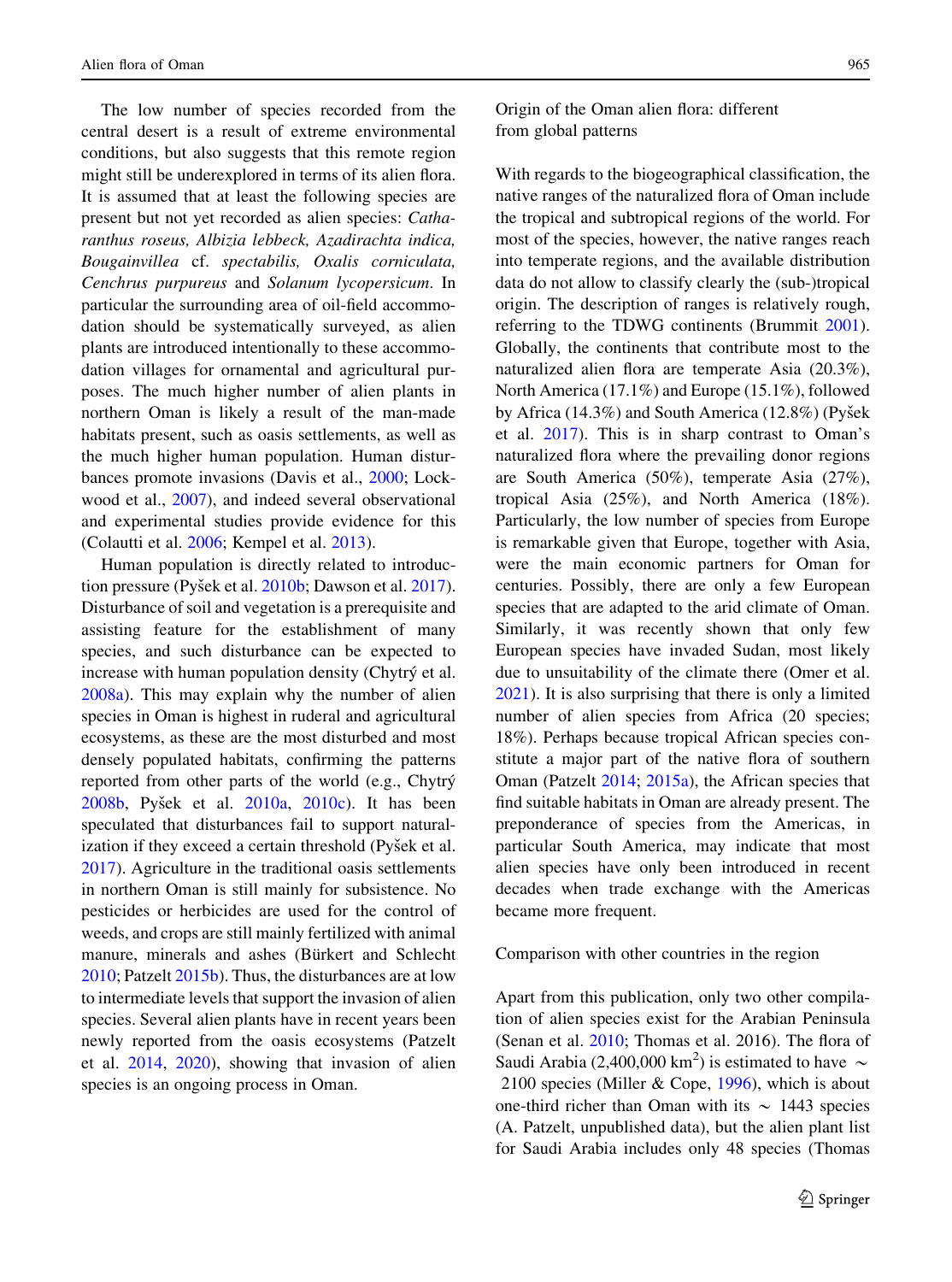et al. [2016\)](#page-14-0). From Socotra, 87 alien taxa represent approximately 9% of the total flora (Senan et al. [2010](#page-14-0)). Most were introduced in the past 10 to 20 years. Oman with 111 alien species is thus the country with the highest reported alien plant richness in the Arabian Peninsula. This is surprising given that Saudi Arabia is almost seven times larger than Oman and that the numbers of naturalized species are typically closely correlated with those of native species (Pyšek et al. [2017\)](#page-14-0). The relatively low number of alien species reported for Saudi Arabia, therefore, suggests that this country might still be underexplored in terms of its alien flora.

## Impact

Due to the extreme aridity of most areas in Oman, the number of species currently considered to be invasive as well as that of species with a risk of becoming invasive in the future is comparatively small. The only plant species with a massive impact on native species is Prosopis juliflora, whereas the other invasive species have only local to moderate impacts (Patzelt and Lupton, [2021](#page-13-0)). For most invasive species, holistic national management programs could either eradicate the species from Oman or ensure that the species of concern does not spread further. It is highly recommended that for species which still have localized distributions (e.g., Lantana camara, Sesuvium portulacastrum) an immediate eradication program be started.

# Conclusions and outlook

This publication presents the first inventory of alien vascular plants for Oman, using standard criteria. The compilation of such an inventory is essential for research and as baseline data for guiding conservation policies as well as to prevent or mitigate the impacts caused by alien species on biodiversity and human livelihoods. In terms of knowledge of the alien flora of Oman, our study can trigger additional research within the country, as for many naturalized species, in particular those that are invasive, precise information on their distributions and population sizes is still lacking. Gathering further information on absolute numbers and population sizes and, if possible, monitoring the dynamics of alien species over time will

form a solid basis for any planning with a temporal perspective.

The data presented here are essential for informing future policies and the development of an alien species management strategy and its implementation. Oman does not yet have an invasive species management plan. It is hoped that this publication enables the decision-makers to take appropriate action to prevent the further spread of alien plant species, set up a monitoring and impact-assessment program and control the invasive species.

## Data availability statements

The data supporting the results reported in the article can be found in Supplementary Table 1.

Acknowledgements PP and JP were supported by EXPRO grant no. 19-28807X (Czech Science Foundation) and long-term research development project RVO 67985939 (Czech Academy of Sciences). MvK was supported by the German Research Foundation DFG (grant no. 264740629). We are thankful to two anonymous reviewers for helpful comments on the manuscript.

Authors' contributions AP was the project leader, compiled all field data and the inventory, and wrote the first version of the article. PP and MvK were involved in conceiving the idea, implementing paper structure and writing the paper. JP conducted the statistical analyses.

Funding Deutsche Forschungsgemeinschaft, Czech Science Foundation

# **Declarations**

Conflict of interest The authors declare that they have no conflict of interest.

Open Access This article is licensed under a Creative Commons Attribution 4.0 International License, which permits use, sharing, adaptation, distribution and reproduction in any medium or format, as long as you give appropriate credit to the original author(s) and the source, provide a link to the Creative Commons licence, and indicate if changes were made. The images or other third party material in this article are included in the article's Creative Commons licence, unless indicated otherwise in a credit line to the material. If material is not included in the article's Creative Commons licence and your intended use is not permitted by statutory regulation or exceeds the permitted use, you will need to obtain permission directly from the copyright holder. To view a copy of this licence, visit <http://creativecommons.org/licenses/by/4.0/>.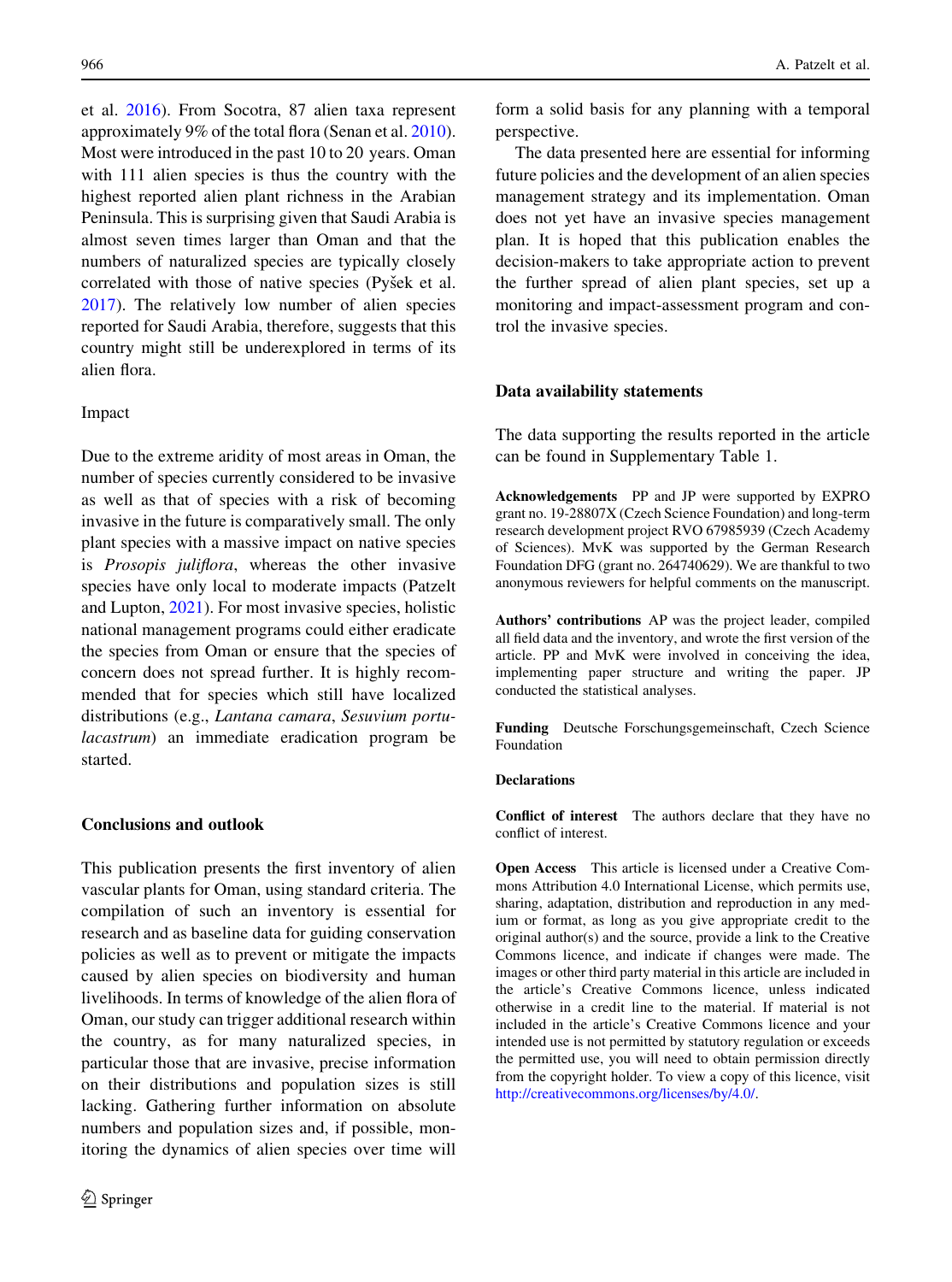# <span id="page-12-0"></span>References

- AlSarmi S, Washington R (2011) Recent observed climate change over the Arabian Peninsula. J Geophys Res 116(D11):1–15
- Blackburn TM, Pyšek P, Bacher S, Carlton JT, Duncan RP, Jarošík V, Wilson JRU, Richardson DM (2011) A proposed unified framework for biological invasions. Trends Ecol Evol 26:333–339. [https://doi.org/10.1016/j.tree.2011.03.](https://doi.org/10.1016/j.tree.2011.03.023) [023](https://doi.org/10.1016/j.tree.2011.03.023)
- Brondizio ES, Settele J, Díaz S, Ngo HT (eds) (2019) Global assessment report on biodiversity and ecosystem services of the Intergovernmental Science-Policy Platform on Biodiversity and Ecosystem Services. IPBES Secretariat, Bonn
- Brummit RK (2001) World geographical scheme for recording plant distributions, 2nd edn. Hunt Institute for Botanical Documentation, Pittsburgh
- Bürkert A, Schlecht E (eds) (2010) Oases of Oman Livelihood systems at the crossroads. Al Roya Publishing, Muscat, Oman
- Castri F (1989) Biological invasions: a global perspective, Drake JA et al (eds.), 1–30, Wiley Publishing
- CBD (2000) Alien species that threaten ecosystems, habitats or species. NEP/CBD/COP/5/8. Secretariat of the Convention on Biological Diversity, Nairobi
- Chytrý M, Jarošík V, Pyšek P, Hájek O, Knollová I, Tichý L, Danihelka J (2008a) Separating habitat invasibility by alien plants from the actual level of invasion. Ecology 89:1541–1553
- Chytrý M, Maskell LC, Pino J, Pyšek P, Vilà M, Font X, Smart SM (2008b) Habitat invasions by alien plants: a quantitative comparison among Mediterranean, subcontinental and oceanic regions of Europe. J Appl Ecol 45:448–458. <https://doi.org/10.1111/j.1365-2664.2007.01398.x>
- Colautti RI, Grigorovich IA, MacIsaac HJ (2006) Propagule pressure: a null model for biological invasions. Biol Invasions 8:1023–1037
- Crawley MJ (2007) The R book. John Wiley & Sons Ltd, Chichester
- Crooks JA (2005) Lag times and exotic species: the ecology and management of biological invasions in slowmotion. Ecoscience 12:316–329
- DAISIE, (ed) (2009) Handbook of alien species in Europe. Springer, Berlin, p 399
- Darrigran G, Agudo-Padron I, Baez P, Belz C, Cardoso F, Carranza A, Collado G, Correoso M, Cuezzo MG, Fabres A, Gregoric DEG, Letelier S, Ludwig S, Mansur MC, Pastorino G, Penchaszadeh P, Carolina Peralta C, Rebolledo A, Rumi A, Santos S, Thiengo S, Vidigal T, Damborenea C (2020) Non-native mollusks throughout South America: emergent patterns in an understudied continent. Biol Invasions 22:853–871. [https://doi.org/10.1007/](https://doi.org/10.1007/s10530-019-02178-4) [s10530-019-02178-4](https://doi.org/10.1007/s10530-019-02178-4)
- Davis MA, Grime JP, Thompson K (2000) Fluctuating resources in plant communities: a general theory of invasibility. J Ecol 88:528–534
- Dawson W, Moser D, van Kleunen M, Kreft H, Pergl J, Pyšek P, Weigelt P, Winter M, Lenzner B, Blackburn TM, Dyer EE, Cassey P, Scrivens SL, Economo EP, Guénard B, Capinha

C, Seebens H, García-Díaz P, Nentwig W, García-Berthou E, Casal C, Mandrak NE, Fuller P, Meyer C, Essl F (2017) Global hotspots and correlates of alien species richness across taxonomic groups. Nat Ecol Evol 1:0186. [https://](https://doi.org/10.1038/s41559-017-0186) [doi.org/10.1038/s41559-017-0186](https://doi.org/10.1038/s41559-017-0186)

- Dullinger I, Wessely J, Bossdorf O, Dawson W, Essl F, Gattringer A, Klonner G, Kreft H, Kuttner M, Moser D, Pergl J, Pyšek P, Thuiller W, van Kleunen M, Weigelt P, Winter M, Dullinger S (2017) Climate change will increase the naturalization risk from garden plants in Europe. Glob Ecol Biogeogr 26:43–53
- Dyer E, Cassey P, Redding DW, Collen B, Franks V, Gaston KJ, Jones KE, Kark S, Orme CDL, Blackburn TM (2017) The global distribution and drivers of alien bird species richness. PLoS Biol 15:e2000942
- Essl F, Rabitsch W (eds) (2002) Neobiota in Österreich. Umweltbundesamt GmbH, Wien
- Essl F, Dullinger S, Rabitsch W, Hulme PE, Hulber K, Jarošík V, Kleinbauer I, Krausmann F, Kühn I, Nentwig W, Vilà M, Genovesi P, Gherardil F, Desprez Loustau ML, Roques A, Pyšek P (2011) Socioeconomic legacy yields an invasion debt. Proc Natl Acad Sci USA 108:203–207
- Essl F, Dawson W, Kreft H, Pergl J, Pyšek P, van Kleunen M, Weigelt P, Manga T, Dullinger S, Lenzner B, Moser D, Maurel N, Seebens H, Stein A, Weber E, Chatelain C, Inderjit GP, Kartesz J, Morozova O, Nishino M, Nowak PM, Pagad S, Shus W, Winter M (2019) Drivers of the relative richness of naturalized and invasive plant species on Earth. AoB Plants 11:plz051. [https://doi.org/10.1093/](https://doi.org/10.1093/aobpla/plz051) [aobpla/plz051](https://doi.org/10.1093/aobpla/plz051)
- FitzJohn RG, Pennell MW, Zanne AE, Stevens PF, Tank DC, Cornwell DK (2014) How much of the world is woody? J Ecol 102:1266–1272. [https://doi.org/10.1111/1365-2745.](https://doi.org/10.1111/1365-2745.12260) [12260](https://doi.org/10.1111/1365-2745.12260)
- Gebauer J, Lüdeling E, Hammer K, Nagieb M, Bürkert A (2007) Mountain oases in northern Oman: an environment for evolution and in situ conservation of plant genetic resources. Genet Resour Crop Evol 54:465–481
- Hammer K, Gebauer J, Al Khanjari S, Bürkert A (2008) Oman at the crossroad of inter-regional exchange of cultivated plants. Genet Resour Crop Evol. [https://doi.org/10.1007/](https://doi.org/10.1007/x10722-008-9385-z) [x10722-008-9385-z](https://doi.org/10.1007/x10722-008-9385-z)
- Hejda M, Chytrý M, Pergl J, Pyšek P (2015) Native-range habitats of invasive plants: are they similar to invadedrange habitats and do they differ according to the geographical direction of invasion? Divers Distrib 21:312–321
- IUCN (2000) Guidelines for the prevention of biodiversity loss caused by alien invasive species. IUCN, Gland
- Kempel A, Chrobock T, Fischer M, Rohr RP, van Kleunen M (2013) Determinants of plant establishment success in a multispecies introduction experiment with native and alien species. Proc Natl Acad Sci USA 110:12727–12732
- Kürschner H (1998) Biogeography and introduction to vegetation. In: Ghazanfar SA, Fisher M (Eds.) Vegetation of the Arabian Peninsula. Kluwer, Dordrecht, pp 63–98
- Kürschner H, Hein P, Kilian N, Hubaishan MA (2004) The Hybantho durae-Anogeissetum dhofaricae ass. Nova– phytosociology, structure and ecology of an endemic South Arabian forest community. Phytocoenologia 34:569–612
- Kumschick S, Bacher S, Evans T, Marková Z, Pergl J, Pyšek P, Vaes-Petignat S, van der Veer G, Vila` M, Nentwig W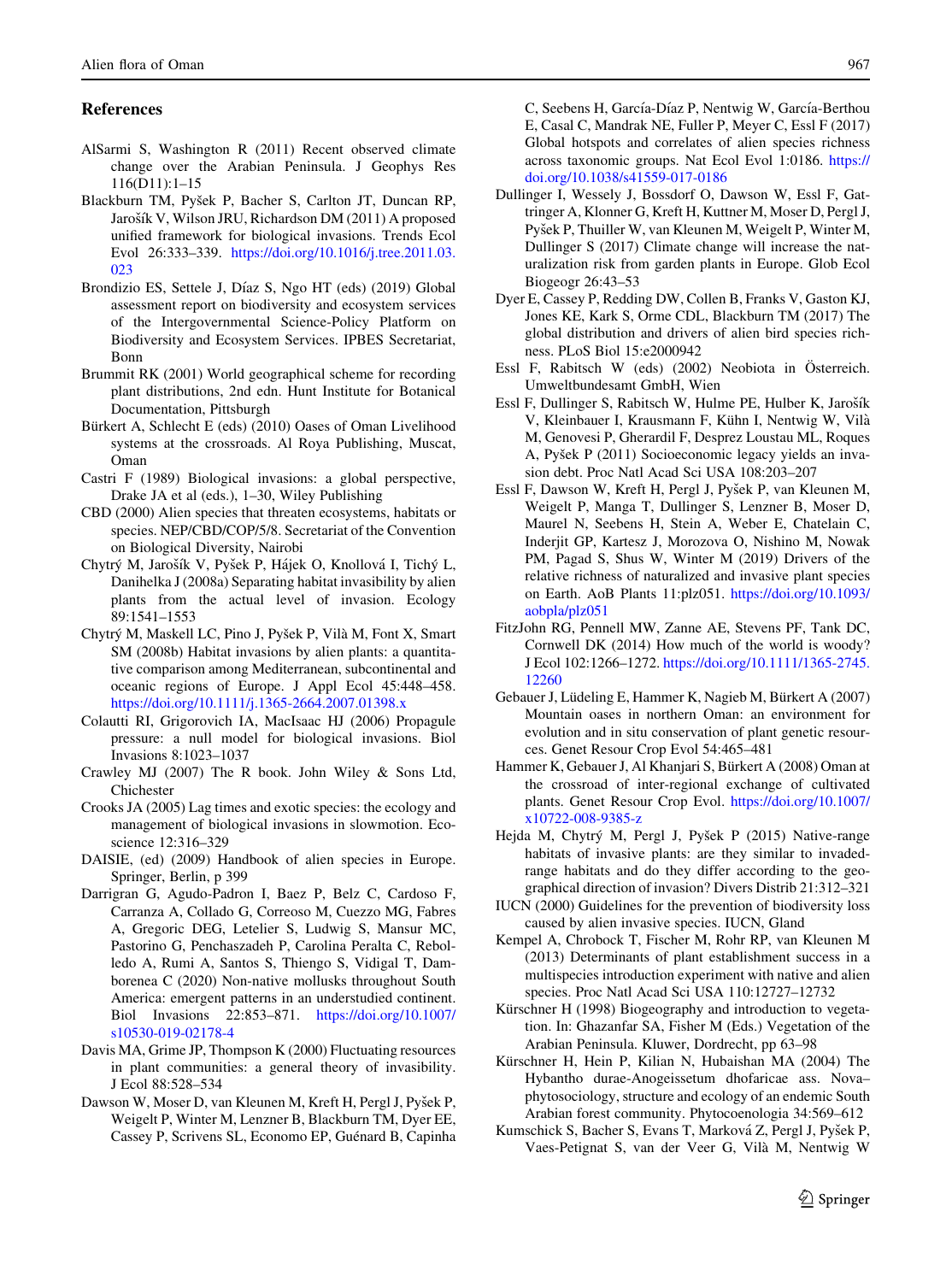<span id="page-13-0"></span>(2015) Comparing impacts of alien plants and animals using a standard scoring system. J Appl Ecol 52:552–561. <https://doi.org/10.1111/1365-2664.12427>

- Lambdon PW, Pyšek P, Basnou C, Hejda M, Arianoutsou M, Essl F, Jarošík V, Pergl J, Winter M, Anastasiu P, Andriopoulos P, Bazos I, Brundu G, Celesti-Grapow L, Chassot P, Delipetrou P, Josefsson M, Kark S, Klotz S, Kokkoris Y, Kühn I, Marchante H, Perglová I, Pino J, Vilá M, Zikos A, Roy D, Hulme PE, (2008) Alien flora of Europe: species diversity, temporal trends, geographical patterns and research needs. Preslia 80:101–149
- Latombe G, Pyšek P, Jeschke JM, Blackburn TM, Bacher S, Capinha C, Costello MJ, Fernández M, Gregory RD, Hobern D, Hui C, Jetz W, Kumschick S, McGrannachan C, Pergl J, Roy HE, Scalera R, Squires ZE, Wilson JRU, Winter M, Genovesi P, McGeoch MA (2017) A vision for global monitoring of biological invasions. Biol Cons 213:295–308. [https://doi.org/10.1016/j.biocon.2016.06.](https://doi.org/10.1016/j.biocon.2016.06.013) [013](https://doi.org/10.1016/j.biocon.2016.06.013)
- Le Maitre DC, Versfeld DB, Chapman RA (2000) The impact of invading alien plants on surface water resources in South Africa: a preliminary assessment. Water SA 26:397–408
- Lewis SL, Maslin MA (2015) Defining the Anthropocene. Nature 519:171–180
- Lockwood JL, Hoopes MF, Marchetti MP (2007) Invasion ecology. Blackwell, Malden, MA
- Lowe S, Browne M, Boudjelas S, De Poorter M (2004) 100 of the world's worst invasive alien species: a selection from the Global Invasive Species Database. The Invasive Species Specialist Group (ISSG), Species Survival Commission (SSC) of the World Conservation Union (IUCN) Updated and reprinted version
- Mayer K, Häuser E, Dawson W, Essl F, Kreft H, Pergl J, Pyšek P, Weigelt P, Winter M, Lenzner B, van Kleunen M (2017) Current and future local naturalization potential of ornamental species planted in urban green spaces and private gardens. Biol Invasions 19:3613–3627. [https://doi.org/10.](https://doi.org/10.1007/s10530-017-1594-y) [1007/s10530-017-1594-y](https://doi.org/10.1007/s10530-017-1594-y)
- Miller AG, Morris M (1988) Plants of Dhofar, the southern region of Oman. Traditional, economic and medicinal Uses. The Office of the Advisor for Conservation of the Environment, Diwan of Royal Court, Muscat, Oman
- Miller AG, Cope TA (1996) Flora of the Arabian Peninsula and Socotra, Vol. 1. Edinburg University Press, Edinburgh
- Miller AG, Nyberg JA (1991) Patterns of endemism in Arabia. Flora Et Vegetatio Mundi 9:263–279
- Mulroy TW, Rundel PW (1977) Annual plants: Adaptations to desert environments. BioScience 27:109–114
- Nagieb M, Siebert S, Lüdeling E, Häser J, Bürkert A (2004) Settlement history of a mountain Oasis in Northern Oman– Evidence from land-use and archaeological studies. Erde 135:81–106
- Nentwig W, Bacher S, Kumschick S, Pyšek P, Vilà M (2018) More than "100 worst" alien species in Europe. Biol Invasions 20:1611–1621. [https://doi.org/10.1007/s10530-](https://doi.org/10.1007/s10530-017-1651-6) [017-1651-6](https://doi.org/10.1007/s10530-017-1651-6)
- Omer A, Kordofani M, Gibreel HH, Pyšek P, van Kleunen M (2021) The alien flora of Sudan and South Sudan: taxonomic and biogeographical composition. Biol Invasions 23:2033–2045. [https://doi.org/10.1007/s10530-021-](https://doi.org/10.1007/s10530-021-02495-7) [02495-7](https://doi.org/10.1007/s10530-021-02495-7)
- Pagad S, Genovesi P, Carnevali L, Scalera R, Clout M (2015) IUCN SSC invasive species specialist group: invasive alien species information management supporting practitioners, policy makers and decision takers. Manag Biol Invasions 6:127–135. <https://doi.org/10.3391/mbi.2015.6.2.03>
- Pagad S, Genovesi P, Carenevali L, Schigel D, McGeoch M (2018) Introducing the global register of introduced and invasive species. Sci Data 5:170202. [https://doi.org/10.](https://doi.org/10.1038/sdata.2017.202) [1038/sdata.2017.202](https://doi.org/10.1038/sdata.2017.202)
- Patzelt A (2010) Plant communities, endemism and conservation: history and heritage. In: Bürkert A, Schlecht E (eds) Oases of Oman-livelihood systems at the crossroads. Al Roya Press & Publishing House Sultanate of Oman
- Patzelt A (2011) The *Themeda quadrivalvis* tall-grass savannah of Oman at the crossroad between Africa and Asia. Edinb J Bot 68:301–319. <https://doi.org/10.1017/S0960428611000217>
- Patzelt A (2014) Oman Plant Red Data Book. Oman Botanic Garden Publication No. 1. Diwan of Royal Court, Oman Botanic Garden, Sultanate of Oman. 310 p.
- Patzelt A (2015a) Synopsis of the flora and vegetation of Oman, with special emphasis on patterns of plant endemism. Jahrbuch 2015 der Braunschweigischen Wissenschaftlichen Gesellschaft, p. 282–317. [http://www.](http://www.digibib.tu-bs.de/?docid=00060240) [digibib.tu-bs.de/?docid=00060240](http://www.digibib.tu-bs.de/?docid=00060240)
- Patzelt A (2015b) Photographic field guide to the plants of the Western Hajar Mountains, Sultanate of Oman – with a complete checklist of vascular plant species. Sultan Qaboos University, Deanship of Research
- Patzelt A, Harrison T, Knees SG, Al Harthi L (2014) Studies in the Flora of Arabia, new records from the Sultanate of Oman XXXI. Edinburgh J Bot 71:161–180. [https://doi.org/](https://doi.org/10.1017/S0960428614000067) [10.1017/S0960428614000067](https://doi.org/10.1017/S0960428614000067)
- Patzelt A, Al Hatmi S, Al Hinai A, Al Qassabi Z, Knees SG (2020) Studies in the Flora of Arabia XXXIV: Sixty new records from the Sultanate of Oman. Edinb J Bot 77:413–437 <https://doi.org/10.1017/S0960428620000086>
- Patzelt A, Lupton D (2021) Invasive alien species of Oman. In: Pullaiah T, Ielmini M (eds) Invasive alien species: Observations and issues from around the world. Wiley Publishing
- Pyšek P, Sádlo J, Mandák B (2002) Catalogue of alien plants of the Czech Republic. Preslia 74:97–186
- Pyšek P, Richardson DM, Rejmánek M, Webster G, Williamson M, Kirschner J (2004) Alien plants in checklists and floras: towards better communication between taxonomists and ecologists. Taxon 53:131–143
- Pyšek P, Chytrý M, Jarošík V (2010a) Habitats and land-use as determinants of plant invasions in the temperate zone of Europe. In: Perrings C, Mooney HA, Williamson M (eds) Bioinvasions and globalization: ecology, economics, management and policy. Oxford University Press, Oxford, pp 66–79
- Pyšek P, Jarošík V, Hulme PE, Kühn I, Wild J, Arianoutsou M, Bacher S, Chiron F, Didžiulis V, Essl F, Genovesi P, Gherardi F, Hejda M, Kark S, Lambdon PW, Desprez-Loustau A-M, Nentwig W, Pergl J, Poboljšaj K, Rabitsch W, Roques A, Roy DB, Shirley S, Solarz W, Vilà M, Winter M (2010b) Disentangling the role of environmental and human pressures on biological invasions across Europe. Proc Natl Acad Sci USA 107:12157–12162. [https://](https://doi.org/10.1073/pnas.1002314107) [doi.org/10.1073/pnas.1002314107](https://doi.org/10.1073/pnas.1002314107)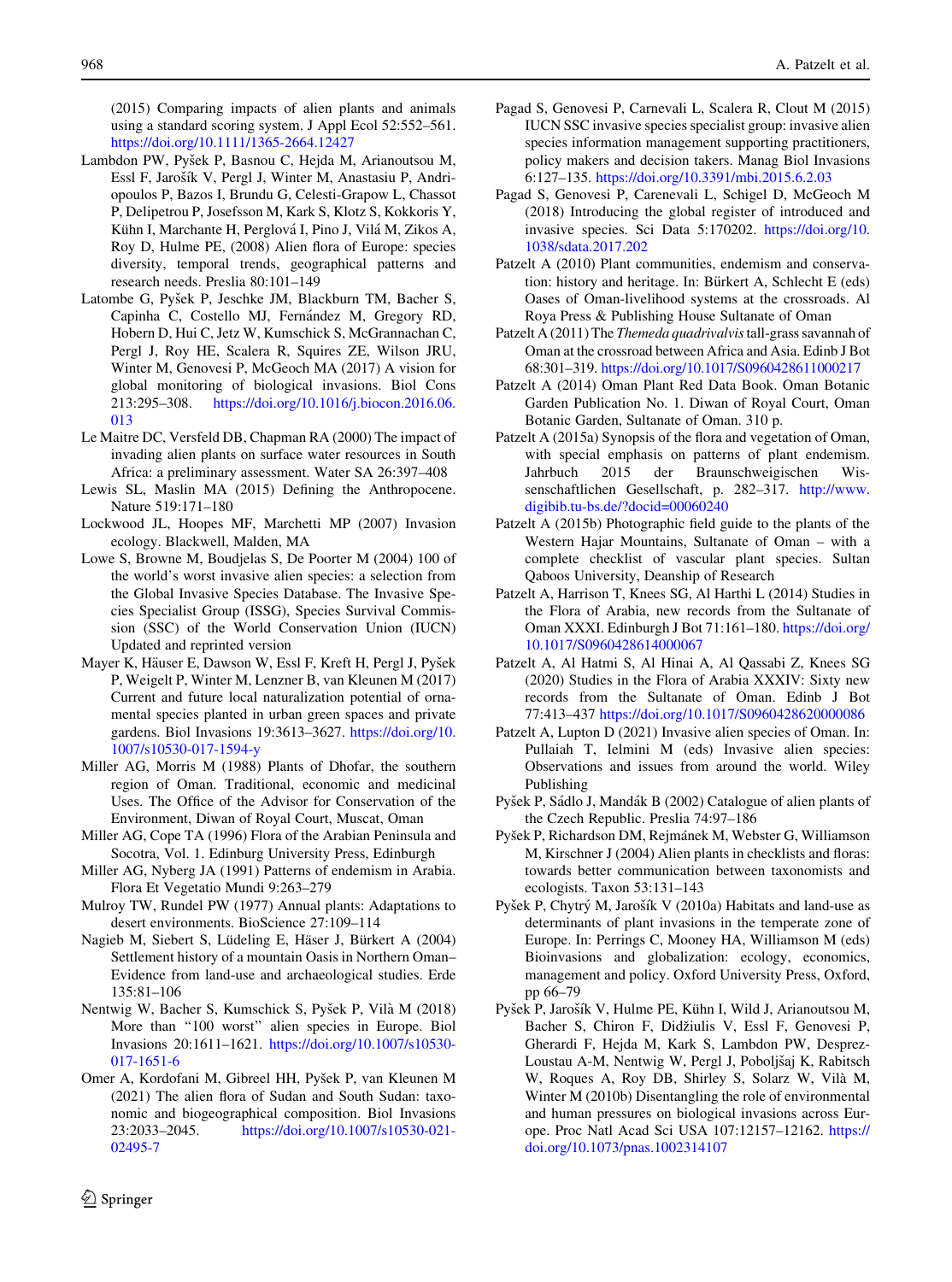- <span id="page-14-0"></span>Pyšek P, Bacher S, Chytrý M, Jarošík V, Wild J, Celesti-Grapow L, Gassó N, Kenis M, Lambdon PW, Nentwig W, Pergl J, Roques A, Sádlo J, Solarz W, Vilà M, Hulme PE (2010c) Contrasting patterns in the invasions of European terrestrial and freshwater habitats by alien plants, insects and vertebrates. Glob Ecol Biogeogr 19:317–331. [https://doi.](https://doi.org/10.1111/j.1466-8238.2009.00514.x) [org/10.1111/j.1466-8238.2009.00514.x](https://doi.org/10.1111/j.1466-8238.2009.00514.x)
- Pyšek P, Jarošík V, Hulme PE, Pergl J, Hejda M, Schaffner U, Vila` M (2012) A global assessment of invasive plant impacts on resident species, communities and ecosystems: the interaction of impact measures, invading species' traits and environment. Glob Change Biol 18:1725–1737. <https://doi.org/10.1111/j.1365-2486.2011.02636.x>
- Pyšek P, Pergl J, Essl F, Lenzner B, Dawson W, Kreft H, Weigelt P, Winter M, Kartesz J, Nishin M, Antonova LA, Barcelona JF, Cabezas FJ, Cárdenas D, Cárdenas-Toro J, Castano N, Chacon E, Chatelain C, Dullinger S, Ebel AL, Figueiredo E, Fuentes N, Genovesi P, Groom QJ, Henderson L, Inderjit S, Kupriyanov A, Masciadri S, Maurel N, Meerman J, Morozova O, Moser D, Nickrent D, Nowak PM, Pagad S, Patzelt A, Pelser PB, Seebens H, Shu W, Thomas J, Velayos M, Weber E, Wieringa JJ, Baptiste MP, van Kleunen M (2017) Naturalized alien flora of the world: species diversity, taxonomic and phylogenetic patterns, geographic distribution and global hotspots of plant invasion. Preslia 89:203–274. [https://doi.org/10.23855/preslia.](https://doi.org/10.23855/preslia.2017.203) [2017.203](https://doi.org/10.23855/preslia.2017.203)
- Pyšek P, Meyerson LA, Simberloff D (2018) Introducing 'Alien Floras and Faunas', a new series in Biological Invasions. Biol Invasions. <https://doi.org/10.1007/s10530-017-1648-1>
- Pyšek P, Hulme PE, Simberloff D, Bacher S, Blackburn TM, Carlton JT, Dawson W, Essl F, Foxcroft LC, Genovesi P, Jeschke JM, Kühn I, Liebhold AM, Mandrak NE, Meyerson LA, Pauchard A, Pergl J, Roy HE, Seebens H, van Kleunen M, Vila` M, Wingfield MJ, Richardson DM (2020) Scientists' warning on invasive alien species. Biol Rev 95:1511–1534. <https://doi.org/10.1111/brv.12627>
- Randall RP (2017) A global compendium of weeds, 3rd edn. Randall Publ, Mount Helena
- Rehák J, Reháková B (1986) Analýza kategorizovaných dat v sociologii. Academia, Prague (in Czech)
- Seebens H, Blackburn TM, Dyer EE, Genovesi P, Hulme PE, Jeschke JM, Pagad S, Pyšek P, Winter M, Arianoutsou M, Bacher S, Blasius B, Brundu G, Capinha C, Celesti-Grapow L, Dawson W, Dullinger S, Fuentes N, Jäger H, Kartesz J, Kenis M, Kreft H, Kühn I, Lenzner B, Liebhold A, Mosena A, Moser D, Nishino M, Pearman D, Pergl J, Rabitsch W, Rojas-Sandoval J, Roques A, Rorke S, Rossinelli S, Roy HE, Scalera R, Schindler S, Štajerová K, Tokarska-Guzik B, van Kleunen M, Walker K, Weigelt P, Yamanaka T, Essl F (2017) No saturation in the accumulation of alien species worldwide. Nature Comm 8:14435. <https://doi.org/10.1038/ncomms14435>
- Seebens H, Blackburn TM, Dyer EE, Genovesi P, Hulme PE, Jeschke JM, Pagad S, Pyšek P, Winter M, Arianoutsou M, Bacher S, Brundu G, Capinha C, Celesti-Grapow L, Dawson W, Dullinger S, Fuentes N, Jäger H, Kartesz J, Kenis M, Kühn I, Liebhold A, Mosena A, Nishino M, Pearman D, Pergl J, Rabitsch W, Rojas-Sandoval J, Roques A, Rorke S, Rossinelli S, Roy HE, Scalera R, Schindler S, Štajerová K, Tokarska-Guzik B, van Kleunen M, Walker
- [org/10.1073/pnas.1719429115](https://doi.org/10.1073/pnas.1719429115) Senan AS, Omashekar RK, Attorre EF, Taleb N,Bruno F (2010) Exotic Species of Socotra Island, Yemen: A first contribution. Ann Bot (Roma), [https://rosa.uniroma1.it/rosa04/](https://rosa.uniroma1.it/rosa04/annali_di_botanica/article/view/9115/9055) [annali\\_di\\_botanica/article/view/9115/9055](https://rosa.uniroma1.it/rosa04/annali_di_botanica/article/view/9115/9055)
- Simberloff D, Martin J-L, Genovesi P, Maris V, Wardle DA, Aronson J, Courchamp F, Galil B, García-Berthou E, Pascal M, Pyšek P, Sousa R, Tabacchi E, Vilà M (2013) Impacts of biological invasions: what's what and the way forward. Trends Ecol Evol 28:58–66
- Thomas J, El-Sheikh M, Alfarhan AH, Alatar AA, Sivadasan M, Basahi M, Al-Obaid S, Rajakrishnan R (2016) Impact of alien invasive species on habitats and species richness in Saudi Arabia. J Arid Environ 127:53–65. [https://doi.org/](https://doi.org/10.1016/j.jaridenv.2015.10.009) [10.1016/j.jaridenv.2015.10.009](https://doi.org/10.1016/j.jaridenv.2015.10.009)
- van Kleunen M, Dawson W, Essl F, Pergl J, Winter M, Weber E, Kreft H, Weigelt P, Kartesz J, Nishino M, Antonova L, Barcelona JF, Cabezas FJ, Cárdenas D, Cárdenas-Toro J, Castaño N, Chacón E, Chatelain C, Ebel AL, Figueiredo D, Fuentes N, Groom QJ, Henderson L, Inderjit KA, Masciadri S, Meerman J, Morozova O, Moser D, Nickrent D, Patzelt A, Pelser PB, Baptiste MP, Poopath M, Schulze M, Seebens H, Shu W, Thomas J, Velayos M, Wieringa JJ, Pyšek P (2015) Global exchange and accumulation of nonnative plants. Nature 525:100–103. [https://doi.org/10.](https://doi.org/10.1038/nature14910) [1038/nature14910](https://doi.org/10.1038/nature14910)
- van Kleunen M, Essl F, Pergl J, Brundu G, Carboni M, Dullinger S, Early R, González-Moreno P, Groom OJ, Hulme PE, Kueffer C, Kühn I, Máguas C, Maurel N, Novoa A, Parepa M, Pyšek P, Seebens H, Tanner R, Touza J, Verbrugge L, Weber E, Dawson W, Kreft H, Weigelt P, Winter M, Klonner G, Talluto MV, Dehnen-Schmutz K (2018) The changing role of ornamental horticulture in alien plant invasions. Biol Rev 93:1421–1437. [https://doi.org/10.](https://doi.org/10.1111/brv.12402) [1111/brv.12402](https://doi.org/10.1111/brv.12402)
- van Kleunen M, Pyšek P, Dawson W, Essl F, Kreft H, Pergl J, Weigelt P, Stein A, Dullinger S, König C, Lenzner B, Maurel N, Moser D, Seebens H, Kartesz J, Nishino M, Aleksanyan A, Ansong M, Antonova LA, Barcelona JF, Breckle SW, Brundu G, Cabezas FJ, Cárdenas D, Cárdenas-Toro J, Castaño N, Chacón E, Chatelain C, Conn B, de Sá DM, Dufour-Dror J-M, Ebel A-L, Figueiredo E, Fragman-Sapir O, Fuentes N, Groom QJ, Henderson L, Inderjit JN, Krestov P, Kupriyanov A, Masciadri S, Meerman J, Morozova O, Nickrent D, Nowak A, Patzelt A, Pelser PB, Shu W-S, Thomas J, Uludag A, Velayos M, Verkhosina A, Villaseñor JL, Weber E, Wieringa J, Yazlık A, Zeddam A, Winter ZE, M, (2019) The Global Naturalized Alien Flora (GloNAF) database. Ecology 100:e02542. [https://doi.org/](https://doi.org/10.1002/ecy.2542) [10.1002/ecy.2542](https://doi.org/10.1002/ecy.2542)
- van Kleunen M, Xu X, Yang Q, Maurel N, Zhang Z, Dawson W, Essl F, Kreft H, Pergl J, Pyšek P, Weigelt P, Moser D, Lenzner B, Fristoe TS (2020) Economic use of plants is key to their naturalization success. Nature Comm 11:3201. <https://doi.org/10.1038/s41467-020-16982-3>
- Warrag MOA (1994) Autotoxicity of mesquite (Prosopis juliflora) pericarps on seed germination and seedling growth. J Arid Environ 27:79–84